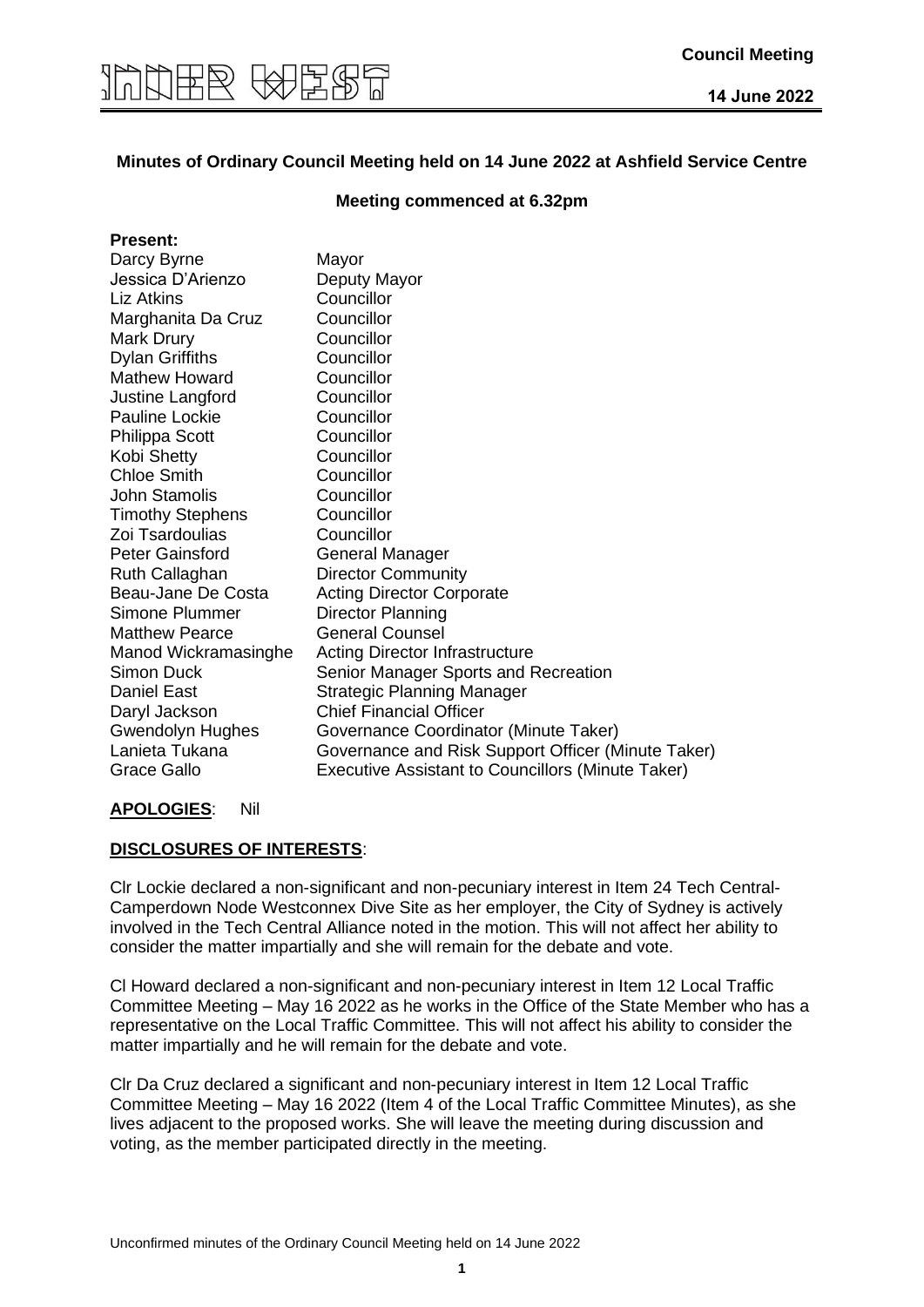

Clr Shetty declared a non-significant and non-pecuniary interest in Item 13 LPAC masterplan update, her children attend swimming lessons there. This will not affect her ability to consider the matter impartially and she will remain for the debate and vote.

#### **Motion: (Smith/Stephens)**

#### **That Council note the disclosures of interest.**

**Motion Carried**

**For Motion:** Crs Atkins, Byrne, Da Cruz, D'Arienzo, Drury, Griffiths, Howard, Langford, Lockie, Scott, Shetty, Smith, Stamolis, Stephens and **Tsardoulias** 

**Against Motion:** Nil

#### **CONFIRMATION OF MINUTES**

#### **Motion (Scott/Stephens)**

**That the Minutes of the Council Meeting held on Tuesday, 10 May 2022 and Extraordinary Council Meeting held on Tuesday, 10 May 2022 be confirmed.**

**Motion Carried For Motion:** Crs Atkins, Byrne, Da Cruz, D'Arienzo, Drury, Griffiths, Howard, Langford, Lockie, Scott, Shetty, Smith, Stamolis, Stephens and **Tsardoulias Against Motion:** Nil

#### **PUBLIC FORUM**

The registered speakers were asked to address the meeting. The list of speakers is available on the last page of these minutes.

Mayor Byrne left the meeting at 6.57pm and the Deputy Mayor D'Arienzo stood in to Chair the meeting. Mayor Byrne returned to the Meeting at 7.05pm and resumed the role of the Chair at this time.

Councillor Stephens left the meeting at 7.16pm. Councillor Stephens returned to the Meeting at 7.22pm.

#### **C0622(1) Item 1 Condolence Motion: Bill Hiliard**

#### **Motion: (Drury/Byrne)**

**That Council writes a letter of condolence to the family of Bill Hilliard, expressing our sadness at his passing and commending the contribution he made to Rugby League in the Inner West.**

| <b>Motion Carried</b>  |                                                                               |
|------------------------|-------------------------------------------------------------------------------|
| <b>For Motion:</b>     | Crs Atkins, Byrne, Da Cruz, D'Arienzo, Drury, Griffiths, Howard,              |
|                        | Langford, Lockie, Scott, Shetty, Smith, Stamolis, Stephens and<br>Tsardoulias |
| <b>Against Motion:</b> | Nil                                                                           |
|                        |                                                                               |

### **C0622(1) Item 33 Mayoral Minute: Condolence Motion Kathleen Hamey**

**Motion: (Da Cruz/Byrne)**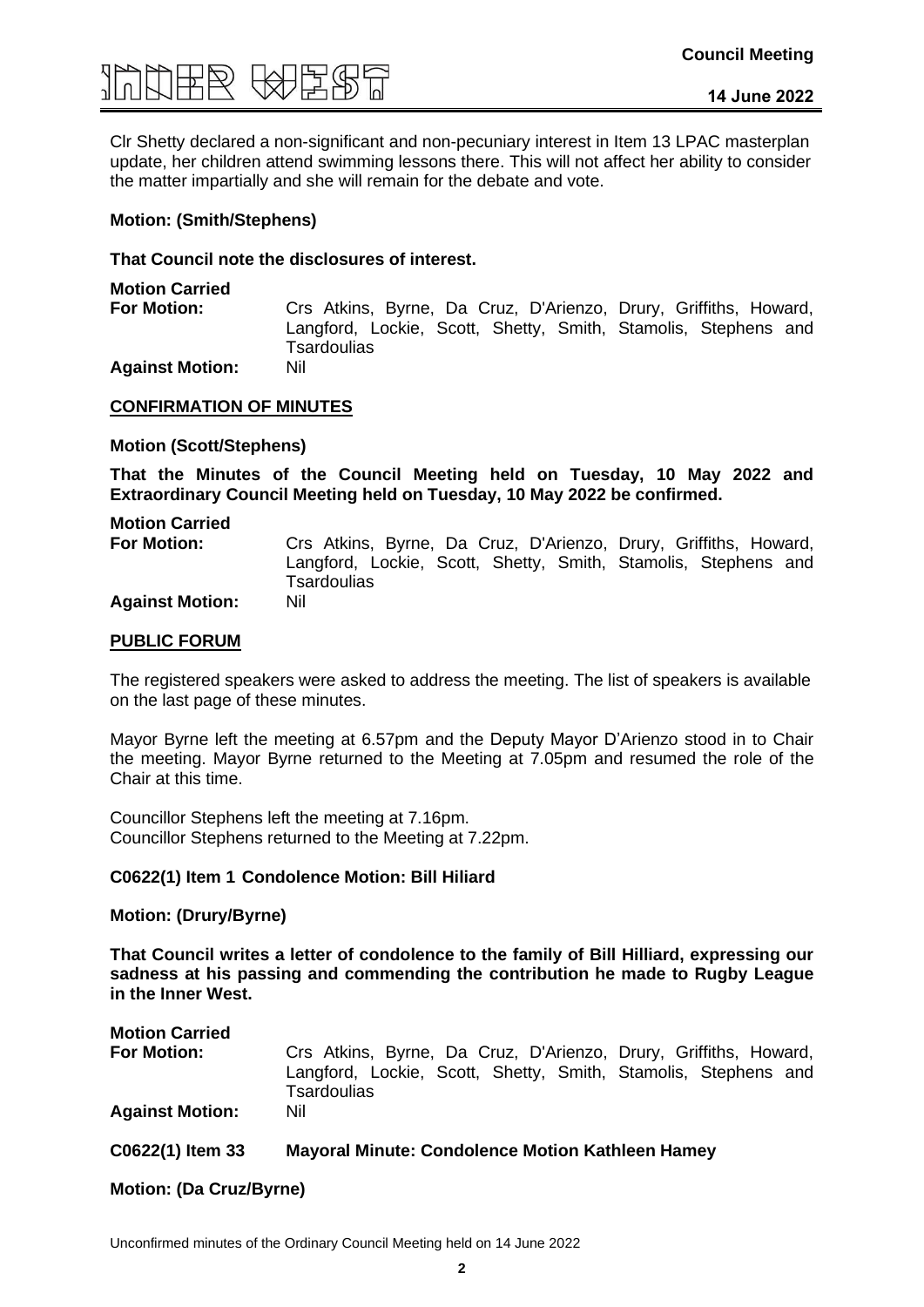

#### **That Council:**

- **1. Writes a letter of condolence to the family of Kathleen Margaret Hamey, expressing our sadness at her passing and commending the enormous contribution she made to the Balmain community both as a volunteer and local historian.**
- **2. That Council write to the Balmain Association proposing the renaming of the Glass House at Balmain in her honour.**

| <b>Motion Carried</b>                      |                                                                                                                                                   |
|--------------------------------------------|---------------------------------------------------------------------------------------------------------------------------------------------------|
| <b>For Motion:</b>                         | Crs Atkins, Byrne, Da Cruz, D'Arienzo, Drury, Griffiths, Howard,<br>Langford, Lockie, Scott, Shetty, Smith, Stamolis, Stephens and<br>Tsardoulias |
| <b>Against Motion:</b>                     | Nil                                                                                                                                               |
| C0622(1) Item 32<br><b>Motion: (Byrne)</b> | <b>Mayoral Minute: Cathy Edwards-Davis</b>                                                                                                        |

**That Council thank Cathy Edwards-Davis for her work for Council during the past seven years of service with Inner West Council and Ashfield Council.** 

| <b>Motion Carried</b><br><b>For Motion:</b> | Crs Atkins, Byrne, Da Cruz, D'Arienzo, Drury, Griffiths, Howard,<br>Langford, Lockie, Scott, Shetty, Smith, Stamolis, Stephens and<br>Tsardoulias |
|---------------------------------------------|---------------------------------------------------------------------------------------------------------------------------------------------------|
| <b>Against Motion:</b>                      | Nil                                                                                                                                               |
| C0622(1) Item 34                            | Mayoral Minute: Pedestrian Safety Hazards in High Traffic Areas                                                                                   |
| <b>Motion: (Byrne)</b>                      |                                                                                                                                                   |

**That Council receive a report at the August Council meeting identifying the current procedures for monitoring and reporting of pedestrian safety hazards in high traffic pedestrian thoroughfares and making recommendations about inspection, monitoring and repairs.**

| <b>Motion Carried</b>  |                                                                                      |
|------------------------|--------------------------------------------------------------------------------------|
| For Motion:            | Crs Atkins, Byrne, Da Cruz, D'Arienzo, Drury, Griffiths, Howard,                     |
|                        | Langford, Lockie, Scott, Shetty, Smith, Stamolis, Stephens and<br><b>Tsardoulias</b> |
|                        |                                                                                      |
| <b>Against Motion:</b> | Nil                                                                                  |

#### **Procedural Motion (Scott/Howard)**

**That Council suspend Standing Orders to bring Items 7 and 17 forward to be dealt with at this time.**

| <b>Motion Carried</b>  |                                                                                      |
|------------------------|--------------------------------------------------------------------------------------|
| <b>For Motion:</b>     | Crs Atkins, Byrne, Da Cruz, D'Arienzo, Drury, Griffiths, Howard,                     |
|                        | Langford, Lockie, Scott, Shetty, Smith, Stamolis, Stephens and<br><b>Tsardoulias</b> |
| <b>Against Motion:</b> | Nil                                                                                  |

**Procedural Motion (Scott/Howard)**

#### **That Items 7 and 17 be moved in globo and the recommendations contained within the**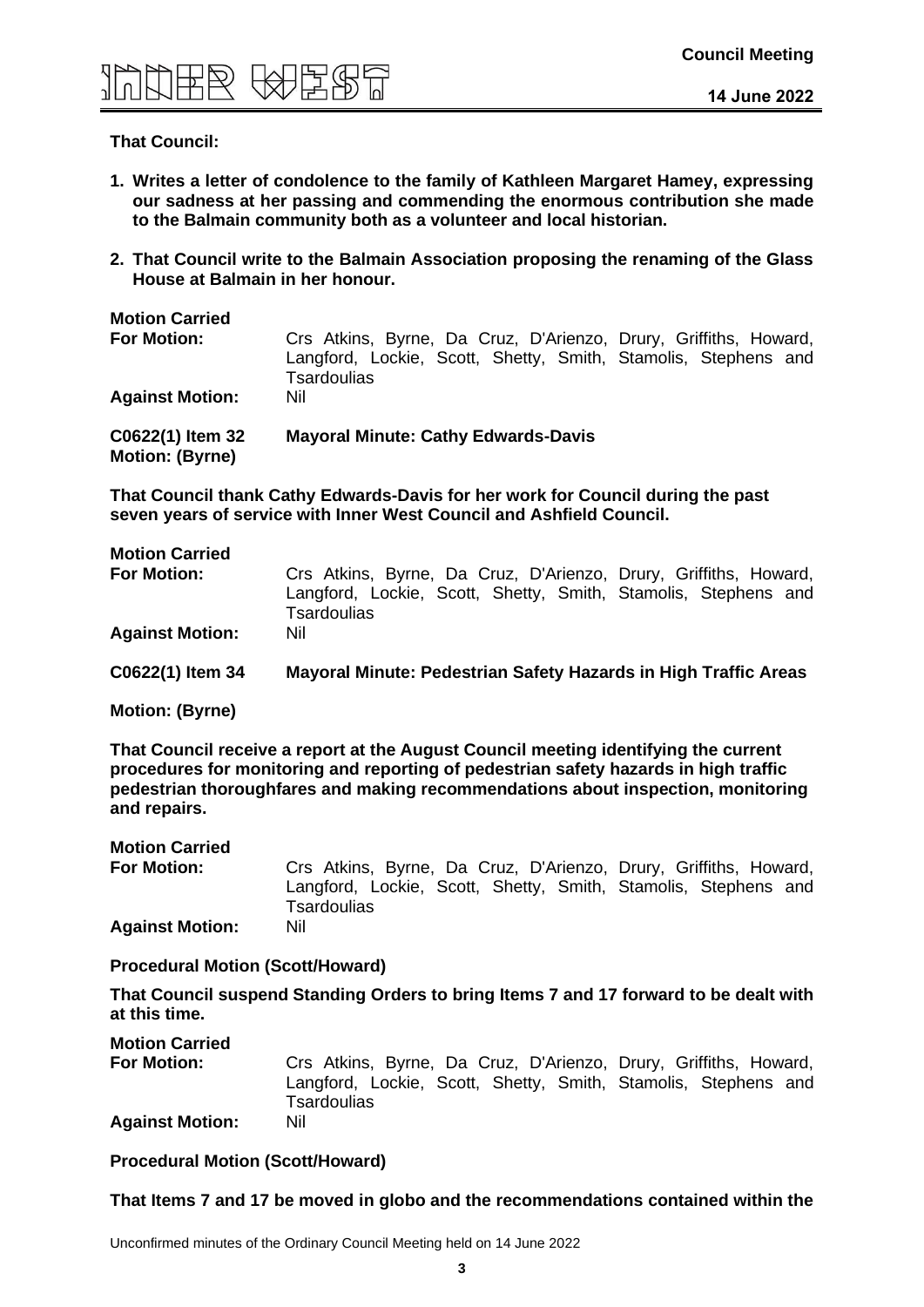

#### **report be adopted.**

| <b>Motion Carried</b>  |                                                                                      |
|------------------------|--------------------------------------------------------------------------------------|
| <b>For Motion:</b>     | Crs Atkins, Byrne, Da Cruz, D'Arienzo, Drury, Griffiths, Howard,                     |
|                        | Langford, Lockie, Scott, Shetty, Smith, Stamolis, Stephens and<br><b>Tsardoulias</b> |
| <b>Against Motion:</b> | Nil                                                                                  |

**C0622(1) Item 7 Updated Partnership Agreement with Service NSW**

**Motion: (Scott/Howard)**

**That Council:**

- **1. Endorses the updated Partnership Agreement with Service NSW and;**
- **2. Authorises the General Manager to sign the updated Partnership Agreement with Service NSW.**

**Motion Carried**

**For Motion:** Crs Atkins, Byrne, Da Cruz, D'Arienzo, Drury, Griffiths, Howard, Langford, Lockie, Scott, Shetty, Smith, Stamolis, Stephens and **Tsardoulias** 

**Against Motion:** Nil

**C0622(1) Item 17 Camdenville Park Upgrade Re-commencement**

**Motion: (Scott/Howard)** 

**That Council receive and note the report.**

| <b>Motion Carried</b>  |                                                                               |
|------------------------|-------------------------------------------------------------------------------|
| For Motion:            | Crs Atkins, Byrne, Da Cruz, D'Arienzo, Drury, Griffiths, Howard,              |
|                        | Langford, Lockie, Scott, Shetty, Smith, Stamolis, Stephens and<br>Tsardoulias |
| <b>Against Motion:</b> | Nil                                                                           |

**C0622(1) Item 2 Councillor Expenses and Facilities Policy**

**Motion: (Howard/Scott)** 

**That Council:**

**1. Place the draft** *Councillor Expenses and Facilities Policy***, as attached, on public exhibition for a period of 28 days, subject to the following addition to the policy:**

**9. General facilities for all Councillors Administrative support 9.8 Councillors will be provided with communications support to promote initiatives that have been resolved at council, including the drafting and distribution of media releases and through council's social media channels**

- **2. Note that:**
	- **a. In addition to supporting and representing the community, a core function of councillors is to promote the initiatives and good work of Council, its**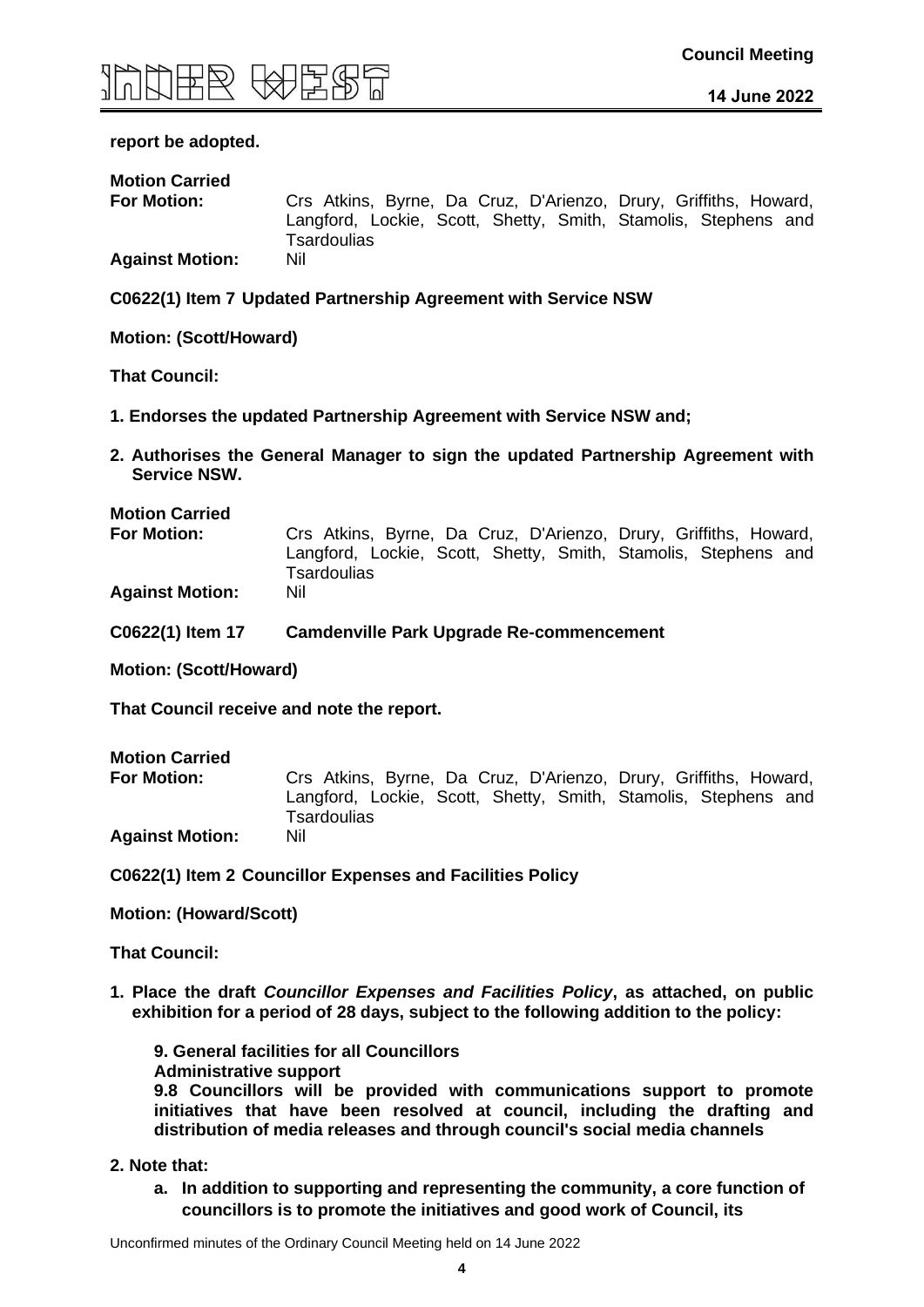**programs, events and staff. Council has a responsibility to assist councillors to achieve this;**

- **b. The primary purpose of council's communications channels including the newsletter, email lists and social media channels is to promote the policies and priorities of the elected body, as established by adopted resolutions and in the community strategic plan, and to inform the community about programs and initiatives being undertaken by Council in support of the community;**
- **c. While the Mayor (as spokesperson for the council) is to continue to be consulted on any communications as per existing policy and practice, the author of a successful motion is to be offered the opportunity to lead on media opportunities and to feature in photo, video or communications published by council. They may choose to involve other Councillors;**
- **d. Understanding the variety and volume of events and initiatives at council, it is not a requirement for publication that all Councillors or representatives from all political groupings be included in individual photographs, videos or communications on any policy or initiative;**
- **3. Officers bring a** *Media Policy* **and amended** *Social Media Policy* **to the August Council meeting that reflects Council's endorsement of points a.-d. above; and**
- **4. Consider the results of the public exhibition process when adopting the final**  *Councillor Expenses and Facilities Policy***.**

| <b>Motion Carried</b>  |                                                                                |
|------------------------|--------------------------------------------------------------------------------|
| <b>For Motion:</b>     | Crs Byrne, D'Arienzo, Drury, Howard, Scott, Smith, Stephens and<br>Tsardoulias |
| <b>Against Motion:</b> | Crs Atkins, Da Cruz, Griffiths, Langford, Lockie, Shetty and Stamolis          |

**Amendment (Lockie/Shetty)**

**That clause 2. d is amended to:**

**'Understanding the variety and volume of events and initiatives at council, it is not a requirement for publication that all Councillors or representatives from all political groupings be included in individual photographs, videos or communications on any policy or initiative; but that every effort should be made to ensure a diversity of elected Councillors and political groupings is included in published communications'.**

| <b>Motion Lost</b>     |                                                                                |
|------------------------|--------------------------------------------------------------------------------|
| <b>For Motion:</b>     | Crs Atkins, Da Cruz, Griffiths, Langford, Lockie, Shetty and Stamolis          |
| <b>Against Motion:</b> | Crs Byrne, D'Arienzo, Drury, Howard, Scott, Smith, Stephens and<br>Tsardoulias |

#### **Amendment (Atkins/Griffiths)**

**That clause 2 of the motion be deleted.**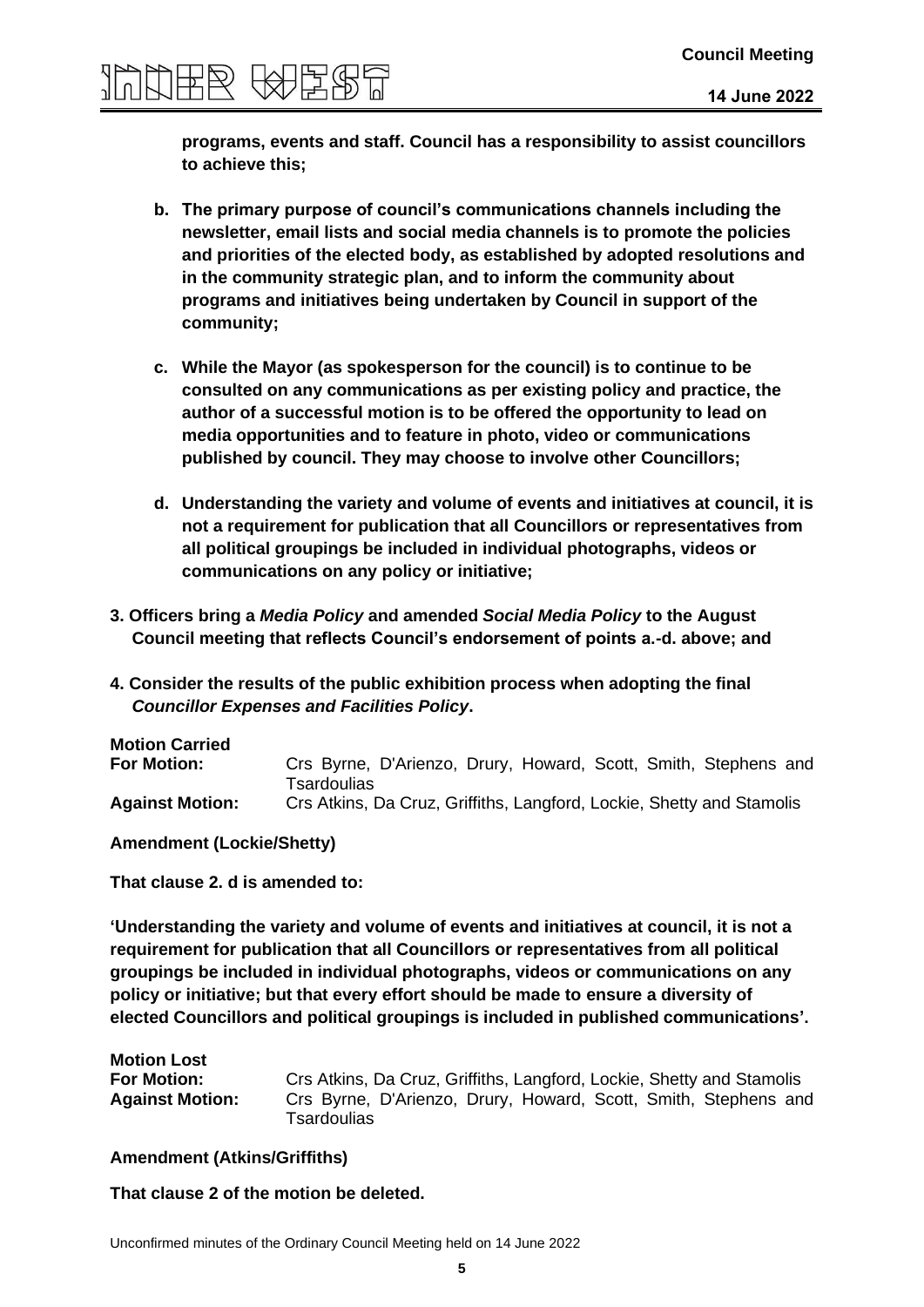

# **Motion Lost**

**For Motion:** Crs Atkins, Da Cruz, Griffiths, Langford, Lockie, Shetty and Stamolis **Against Motion:** Crs Byrne, D'Arienzo, Drury, Howard, Scott, Smith, Stephens and **Tsardoulias** 

**Amendment (Da Cruz/Shetty)** 

**That clause 2. d is amended to:**

**'Understanding the variety and volume of events and initiatives at council, it is not a requirement for publication that all Councillors or representatives from all political groupings but be included in individual photographs, videos or communications on any policy or initiative.**

| <b>Motion Lost</b>     |                                                                                |
|------------------------|--------------------------------------------------------------------------------|
| <b>For Motion:</b>     | Crs Atkins, Da Cruz, Griffiths, Langford, Lockie, Shetty and Stamolis          |
| <b>Against Motion:</b> | Crs Byrne, D'Arienzo, Drury, Howard, Scott, Smith, Stephens and<br>Tsardoulias |

**C0622(1) Item 3 Endorsement of Ashfield Park Plan of Management**

**Motion: (Drury/Griffiths)** 

**That the matter be deferred to the August Council Meeting for further consideration to allow for additional in person consultation.**

### **Motion Carried For Motion:** Crs Atkins, Byrne, Da Cruz, D'Arienzo, Drury, Griffiths, Howard, Langford, Lockie, Scott, Shetty, Smith, Stamolis, Stephens and **Tsardoulias Against Motion:** Nil

Mayor Byrne left the Meeting at 8.33p and the Deputy Mayor D'Arienzo assumed the role of the Chair at this time.

Mayor Byrne returned to the Meeting at 8.35pm and assumed the role of the Chair at this time.

**C0622(1) Item 4 Endorsement of Petersham Park Plan of Management.**

**Motion: (Smith/Atkins)** 

**That Council as land manager of Petersham Park:**

- **1. Endorse the Draft Plan of Management (D500070 & D500430) and refer this to the Minister for Crown Land and Waters for owner's consent;**
- **2. Note that on receipt of owners consent the Draft Plan of Management will be exhibited for 28 days and reported back to Council for adoption; and**
- **3. Note the outcomes of community engagement associated with the renaming proposal for the Petersham Park Grandstand.**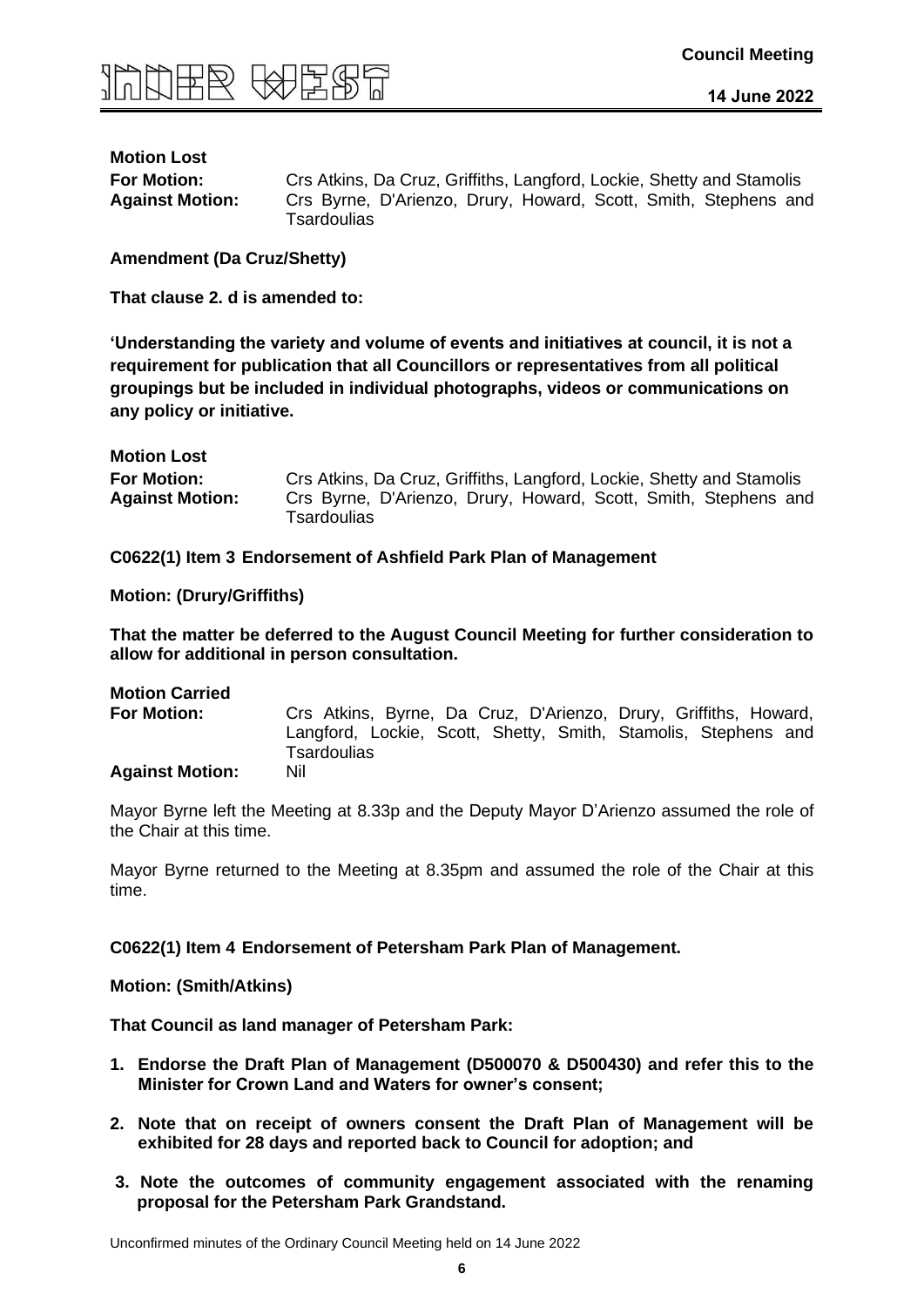

## **Motion Carried**

**For Motion:** Crs Atkins, Byrne, Da Cruz, D'Arienzo, Drury, Griffiths, Howard, Langford, Lockie, Scott, Shetty, Smith, Stamolis, Stephens and **Tsardoulias** 

**Against Motion:** Nil

**C0622(1) Item 5 Endorsement King George Park Plan of Management**

**Motion: (Byrne/Scott)** 

**That Council:**

- **1. Endorse final plans for the King George Park Upgrade must include new use of the amenities block for female friendly change rooms including showers.**
- **2. Endorse plan of management of King George Park incorporate the final design for amenities block, which is still yet to be finalised.**
- **3. Staff continue to engage key stakeholders as part of the investigations for a new storage facility within King George Park. As part of these investigations Council officers are to restrict any future building envelope outside of identified and developed bush care areas.**

**Motion Carried**

**For Motion:** Crs Atkins, Byrne, Da Cruz, D'Arienzo, Drury, Griffiths, Howard, Langford, Lockie, Scott, Shetty, Smith, Stamolis, Stephens and **Tsardoulias Against Motion:** Nil

**Amendment (Shetty/Byrne)** 

**Council staff continue to engage key stakeholders as part of the investigations for a new storage facility within King George Park. As part of these investigations Council officers are to restrict any future building envelope outside of identified and developed bush care areas.**

As the Amendment was accepted by the Mover of the Motion, it has been incorporated into the Primary motion.

**C0622(1) Item 6 Lewis Herman Reserve - Endorsement of Park Plan of Management and Master Plan**

**Motion: (Drury/Griffiths)** 

**That Council as land manager of Lewis Herman Reserve;**

- **1. Endorse the Plan of Management (Lot 12 DP 11457261) and refer this to Transport for NSW for formal sign off and consent;**
- **2. Note that subject to formal sign off on the Plan of Management development of the reserve will commence in Quarter 3 of the 2022 financial year;**
- **3. Note that due to the size restrictions of Lewis Herman reserve, limitations on landscape design and the proximity of the aged care home, that Lewis Herman**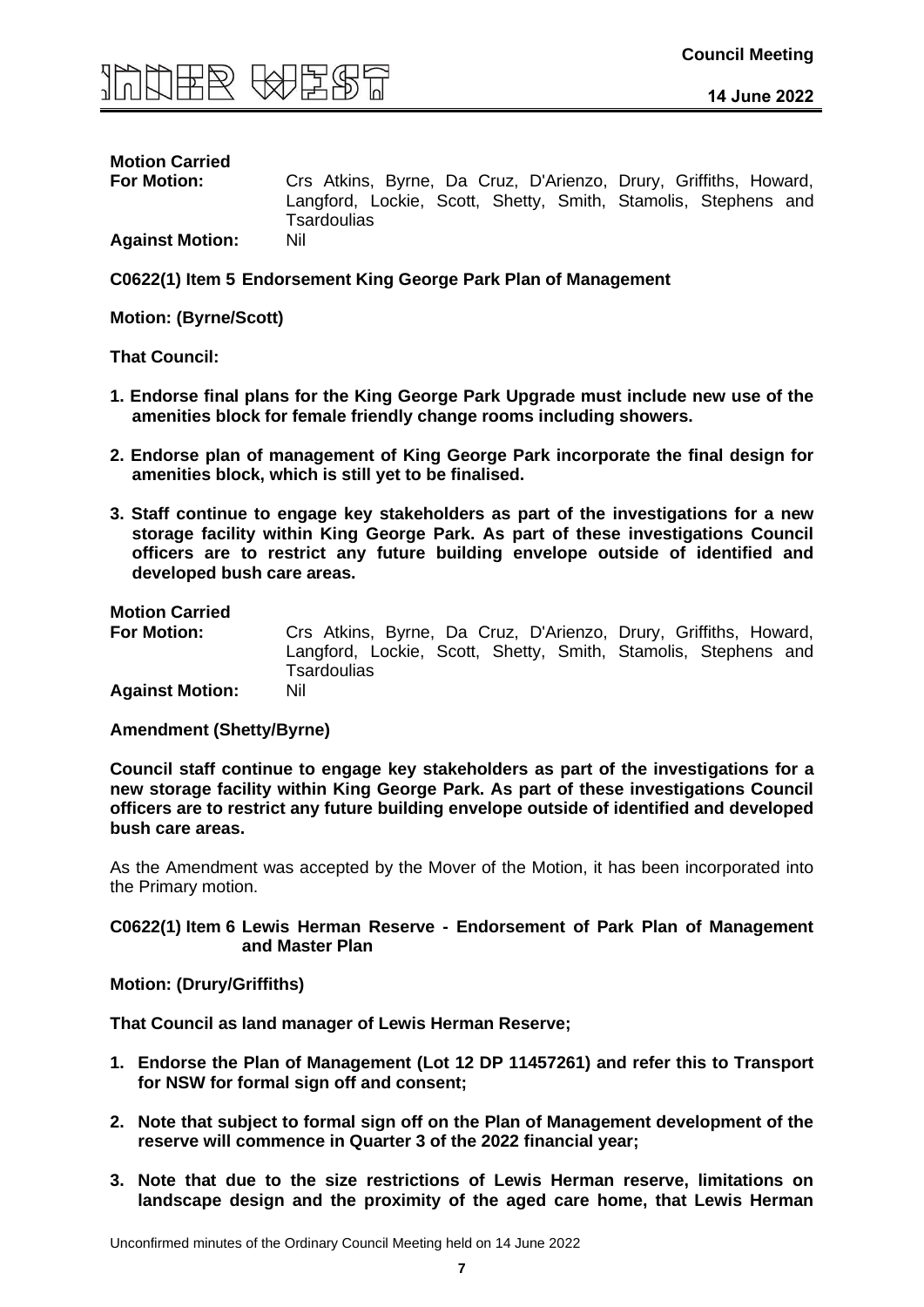

**Reserve be dedicated as an on leash park. An off-leash dog exercise area is currently being proposed for Ashfield Park; and** 

- **4. Investigate and report back to Council's Traffic Committee on community feedback in relation to expressed community needs for a pedestrian crossing to the new reserve in Holden Street, Ashfield.**
- **5. Note the following brief biography of Lewis Hermann AO:**
	- **Lewis (Lew) Herman AO was Ashfield's longest serving Mayor from 1976-1991 and a proud advocate for Ashfield and the community he lived and served.**
	- **After leaving school at 15, Lew worked in the family business, eventually taking over from his father. It was as a cap maker that Lew became involved in the Hatters Union, though which he join the ALP and subsequently embarked on his 35 years as an Ashfield Councillor, beginning in 1971.**
	- **Lew was a compassionate community leader and took up many key fights, including against the expansion of Kingsford Smith Airport in the 1980s. Lew worked tirelessly for his local community and took great pride in his work. He has a keen sense of humour and a twinkle in his eye.**
	- **Also a great advocate of multiculturalism, Lew was actively involved in several ethnic associations, also ensuring that the Ethnic Community Council held its annual meeting at the Ashfield Town Hall every year, from 1974 to 2003.In 1982, he was awarded an Order of Australia**

| <b>Motion Carried</b>  |                                                                               |  |
|------------------------|-------------------------------------------------------------------------------|--|
| <b>For Motion:</b>     | Crs Atkins, Byrne, Da Cruz, D'Arienzo, Drury, Griffiths, Howard,              |  |
|                        | Langford, Lockie, Scott, Shetty, Smith, Stamolis, Stephens and<br>Tsardoulias |  |
| <b>Against Motion:</b> | Nil                                                                           |  |

**C0622(1) Item 8 De-amalgamation Business Case for Inner West Council**

**Motion: (Scott/Drury)** 

- **1. Resolve to place the draft De-amalgamation Business Case for Inner West Council on public exhibition for 28 days;**
- **2. Endorse the public engagement activities, as outlined in the report, being undertaken, including:**
	- **a. that the flyer referenced in the report be letterboxed to all households and include the known tangible, financial costs, including the costs of senior staff salary and politician costs; and non-financial risks, such as a period of antidemocratic administration; and any benefits as identified by the report and by the Audit, Risk and Improvement Committee;**
		- **b. that this information also be prepared as a summary introduction to the Morrison Low business case when it appears on exhibition, where it is**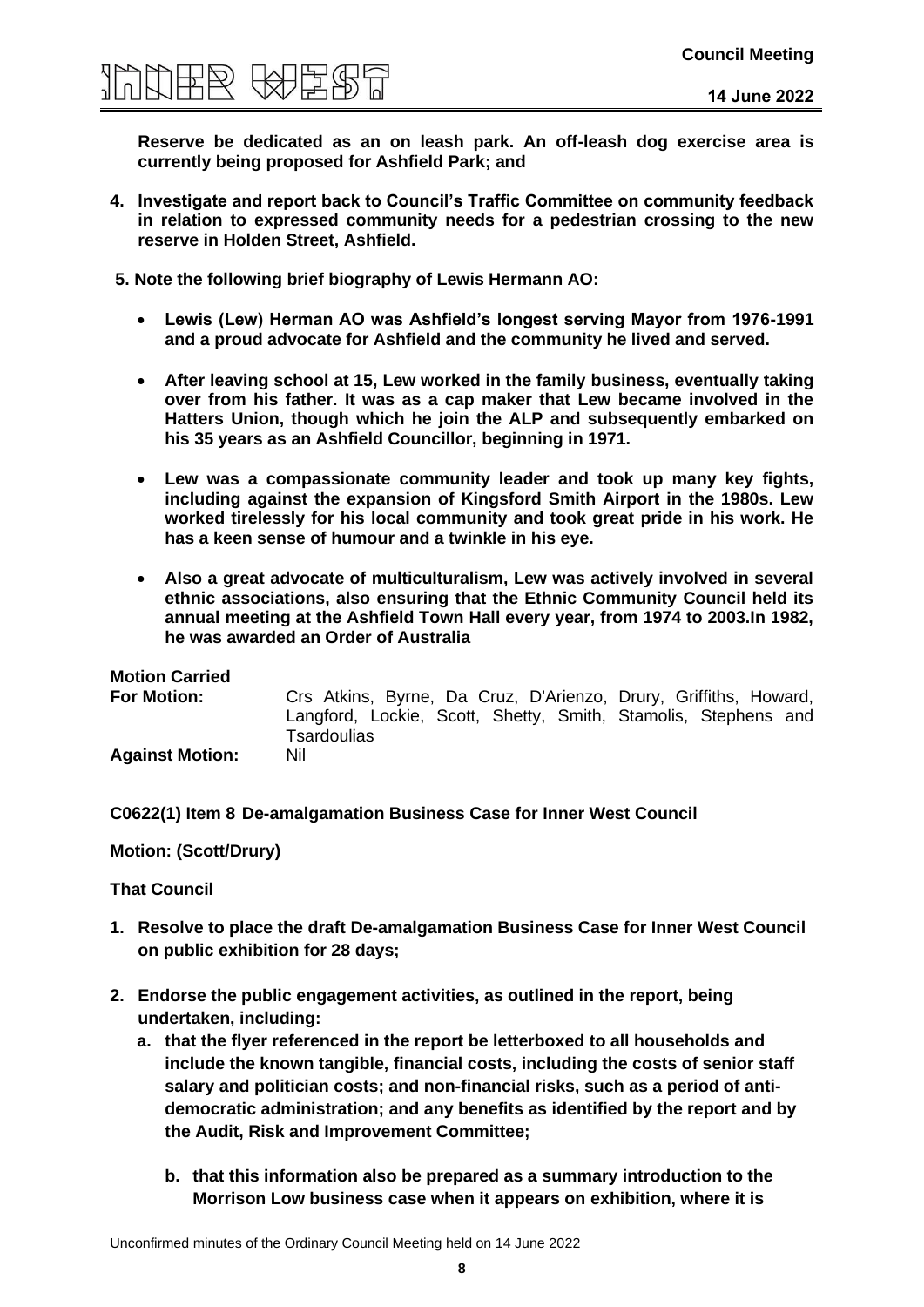

**promoted through Council's communication channels, and as an introduction to the survey activity; and**

- **c. that an additional online public forum be held to be Chaired by the General Manager and that Morrison Low attend the forum;**
- **3. Notes that the Audit, Risk and Improvement Committee:**
	- **a. resolved that if Council does de-amalgamate that the risks associated with staff retention and engagement, loss of corporate/local knowledge, service disruption and inconsistency during the transition and IT security and controls risk in demerging systems will require significant management throughout the process and an agreed transition approach will also be critical**
	- **b. requested that a comprehensive risk analysis of the de-amalgamation process and its subsequent impacts is undertaken and reported back to ARIC**
	- **c. recommended that the communication to the community in relation to the de-amalgamation process clearly identifies the known non-financial risk and benefits to the community; and**
	- **d. endorsed the recommendations of the ARIC meeting of 8 June 2022, in relation to the item 'Draft de-amalgamation business case for Inner West Council' being provided to the Council meeting on 14 June 2022, as part of the item considering the de-amalgamation business case in the Ordinary Council agenda;**
- **4. Approve the Mayor to write to the Minister for Local Government asking for a commitment that the state government pay the full costs of de-amalgamation should it occur, and that they commit to not sacking the Council and installing an administrator; and**
- **5. Officers prepare a further report to the August Council meeting, outlining the outcomes of the community engagement process along with the final business case for Council's consideration**

**Motion Carried For Motion:** Crs Byrne, Drury, Howard, Langford, Scott, Smith, Stephens and **Tsardoulias Against Motion:** Crs Atkins, Da Cruz, D'Arienzo, Griffiths, Lockie, Shetty and Stamolis

#### **Amendment (Atkins/Shetty)**

#### **That Council:**

**1. Note that, as noted by Morrison Low, a significant piece of work is missing from the draft Business Case, being the qualitative work with residents who voted to demerge.**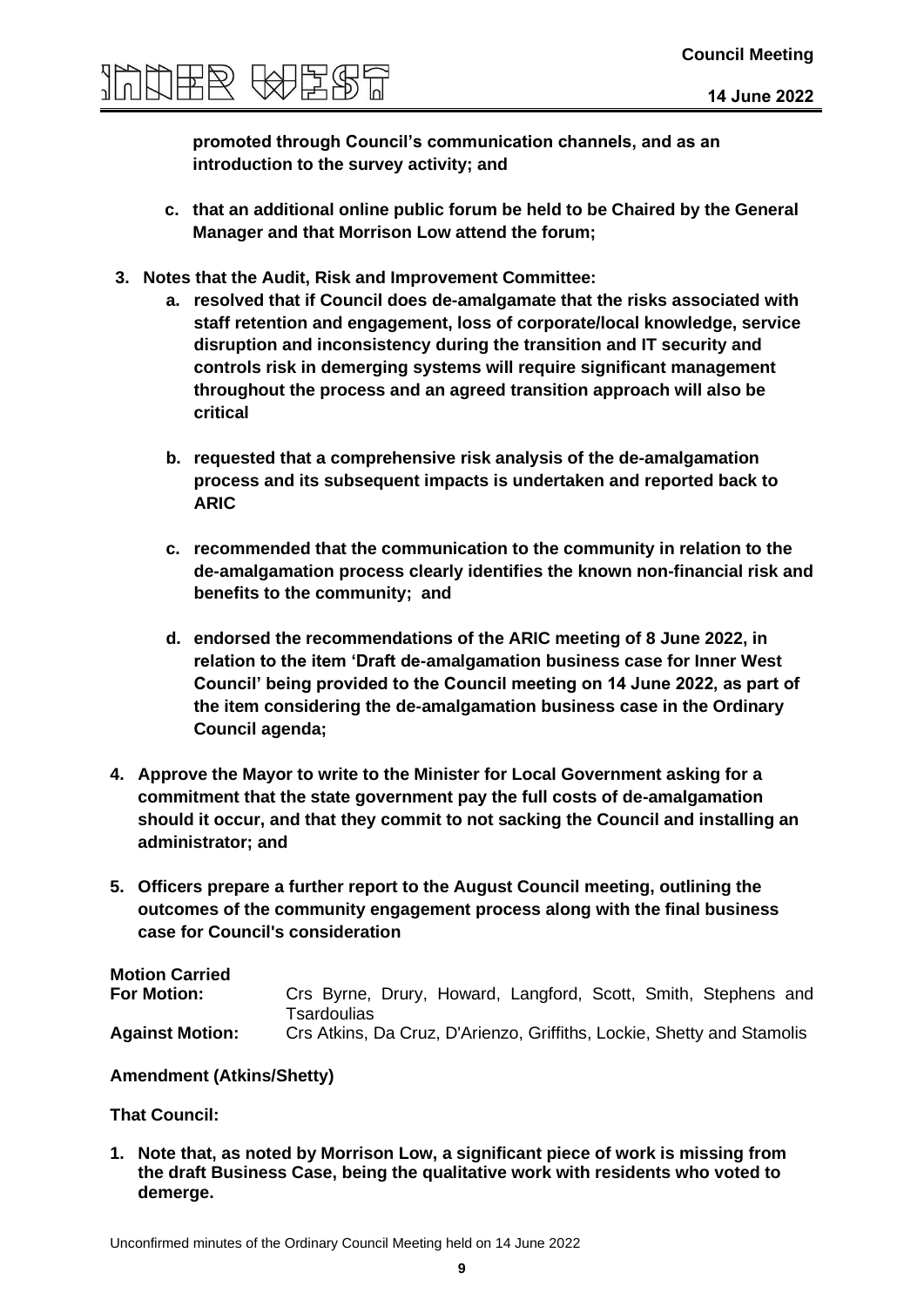# **Council Meeting**

- **2. Approve this critical work to complete the demerger business case, be undertaken and included in a revised draft Business Case prior to public exhibition.**
- **3. Refer the revised draft Business Case and the proposed public engagement activities for review by a panel comprised of 3 local government experts and 3 independent community representatives from local community organisations such as Friends of Callan Park.**
- **4. Notes that the Audit, Risk and Improvement Committee:**
	- **a. resolved that if Council does de-amalgamate that the risks associated with staff retention and engagement, loss of corporate/local knowledge, service disruption and inconsistency during the transition and IT security and controls risk in demerging systems will require significant management throughout the process and an agreed transition approach will also be critical**
	- **b. requested that a comprehensive risk analysis of the de-amalgamation process and its subsequent impacts is undertaken and reported back to ARIC**
	- **c. recommended that the communication to the community in relation to the de-amalgamation process clearly identifies the known non-financial risk and benefits to the community; and**
	- **d. endorsed the recommendations of the ARIC meeting of 8 June 2022, in relation to the item 'Draft de-amalgamation business case for Inner West Council' being provided to the Council meeting on 14 June 2022, as part of the item considering the de-amalgamation business case in the Ordinary Council agenda;**
- **5. That the Mayor write to the Minister for Local Government asking for a commitment that the state government pay the full costs of de-amalgamation should it occur, and that they commit to not sacking the Council and installing an administrator**
- **6. Officers prepare a further report to the September Council meeting, outlining the outcomes of the panel consideration along with a further draft business case for Council's consideration for public engagement, including public exhibition for 28 days.**

**Motion lost For Motion:** Crs Atkins, Da Cruz, Griffiths, Langford, Lockie, Shetty and Stamolis **Against Motion:** Crs Byrne, D'Arienzo, Drury, Howard, Scott, Stephens and **Tsardoulias** 

The Chairperson used his Casting Vote and the Motion was lost.

Councillor Smith left the meeting at 8.57pm and did not vote when the Amendment was put.

Councillor Smith returned to the meeting at 8.59pm.

#### **Procedural Motion (Scott/Stephens)**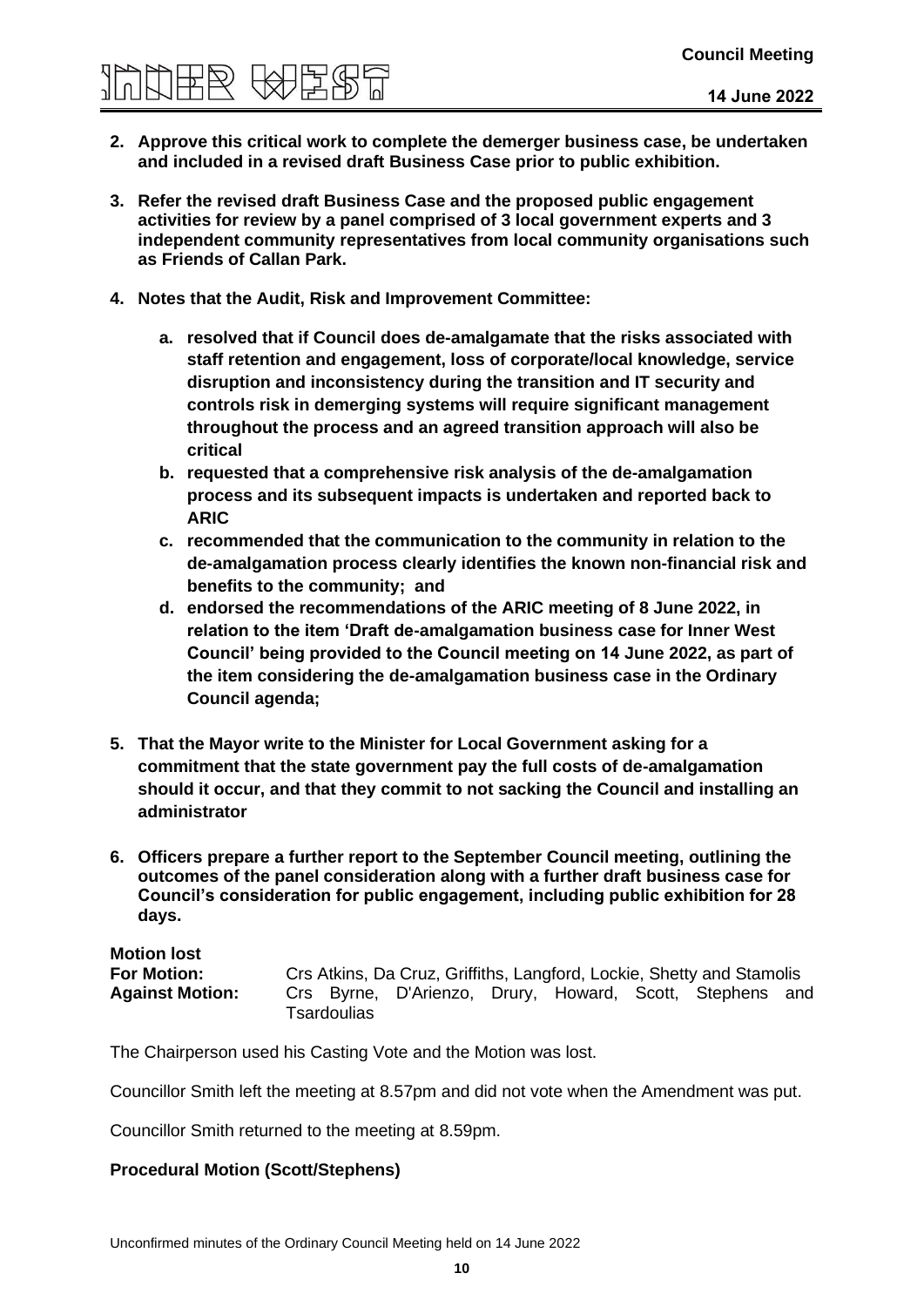

#### **That the meeting be adjourned for 10 minutes.**

| <b>Motion Carried</b>  |                                                                                      |
|------------------------|--------------------------------------------------------------------------------------|
| <b>For Motion:</b>     | Crs Atkins, Byrne, Da Cruz, D'Arienzo, Drury, Griffiths, Howard,                     |
|                        | Langford, Lockie, Scott, Shetty, Smith, Stamolis, Stephens and<br><b>Tsardoulias</b> |
| <b>Against Motion:</b> | Nil                                                                                  |

The meeting was adjourned at 9.00pm The meeting recommenced at 9.20pm

#### **C0622(1) Item 9 Rescheduling of October 2022 Meetings**

#### **Motion: (Scott/Drury)**

**That Council:**

- **1 Reschedule the Ordinary Council Meeting on 11 October 2022 to 25 October 2022;**
- **2. Reschedule the Local Forum Matters Public Forum Meeting on 25 October 2022 to 11 October 2022; and**
- **3. Publish these changes to the Meeting Schedules on Council's website.**

| <b>Motion Carried</b>  |             |                                                                       |  |  |     |
|------------------------|-------------|-----------------------------------------------------------------------|--|--|-----|
| <b>For Motion:</b>     |             | Crs Byrne, D'Arienzo, Drury, Howard, Scott, Stephens                  |  |  | and |
|                        | Tsardoulias |                                                                       |  |  |     |
| <b>Against Motion:</b> |             | Crs Atkins, Da Cruz, Griffiths, Langford, Lockie, Shetty and Stamolis |  |  |     |

**C0622(1) Item 10 Options on Accessibility improvement for small business**

**Motion: (Howard/Scott)** 

**That Council deferred the Item to a future Ordinary Council meeting, noting that council is undertaking a comprehensive engagement on the Disability Inclusion Access Plan, and ask that further consideration be given to a proposed grants program as part of that process.** 

**Motion Carried For Motion:** Crs Atkins, Byrne, Da Cruz, D'Arienzo, Drury, Griffiths, Howard, Langford, Lockie, Scott, Shetty, Smith, Stamolis, Stephens and **Tsardoulias Against Motion:** Nil

#### **C0622(1) Item 11 2022 Inner West Council Annual Grants**

**Motion: (Smith/Scott)** 

- **1. Endorses the 2022 Annual Grant Guidelines for public exhibition, subject to the Guidelines including;**
	- **a. practical support for applicants, particularly to support applicants from**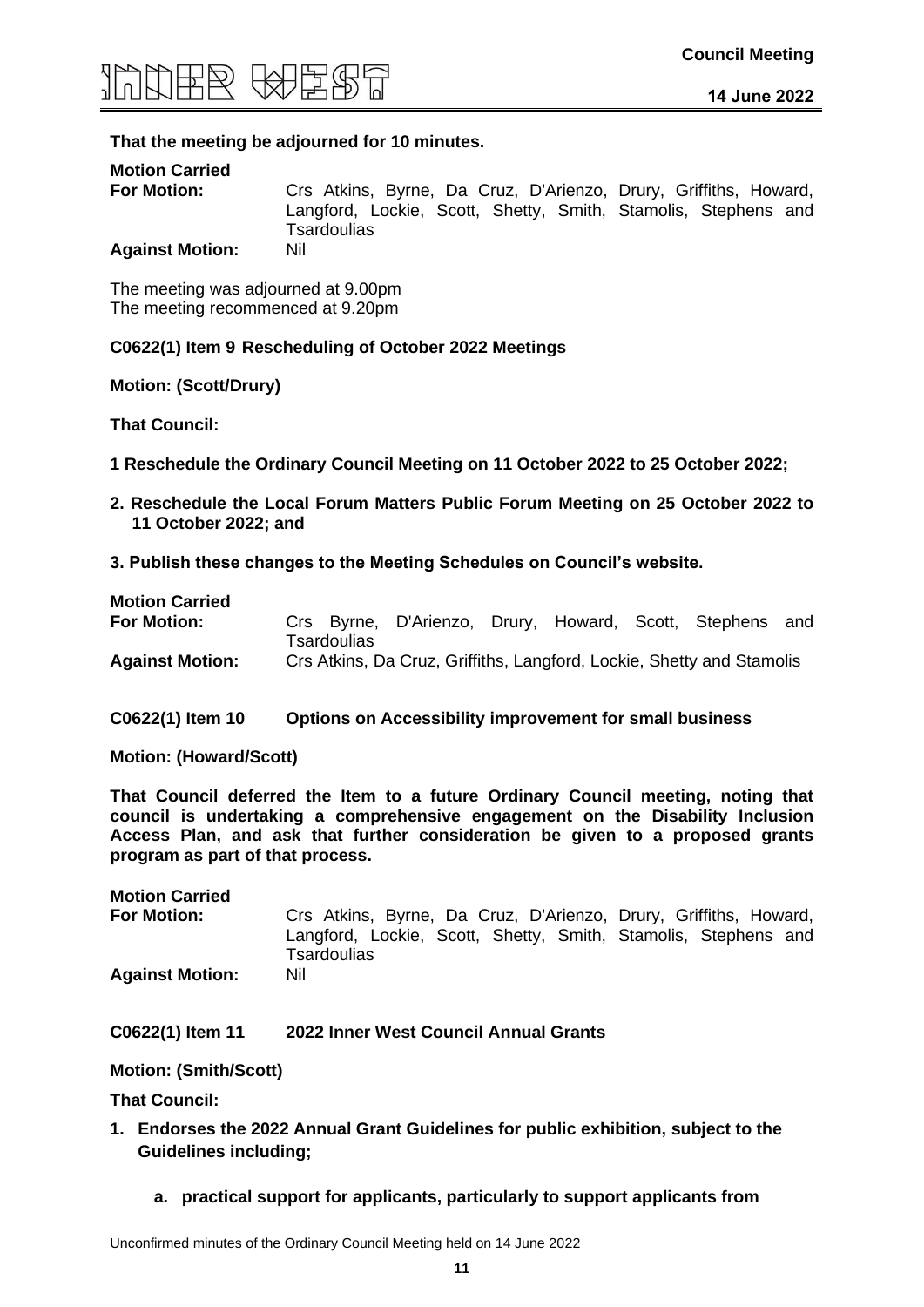

#### **diverse backgrounds; and**

- **b. the Diversity Council in selecting the panellists for grant rounds; and**
- **2. Acquittal of any grant include the opportunity for Councillors to attend events and support community groups through the use of Council's media and social media.**

| <b>Motion Carried</b>  |                                                                               |  |
|------------------------|-------------------------------------------------------------------------------|--|
| <b>For Motion:</b>     | Crs Atkins, Byrne, Da Cruz, D'Arienzo, Drury, Griffiths, Howard,              |  |
|                        | Langford, Lockie, Scott, Shetty, Smith, Stamolis, Stephens and<br>Tsardoulias |  |
| <b>Against Motion:</b> | Nil                                                                           |  |

Councillor Da Cruz left the Meeting at 9.25pm as she declared a significant, non-pecuniary interest in Item 12 Local Traffic Committee Meeting – 16 May 2022 (Item 4 of the Local Traffic Committee Minutes) as she lives adjacent to the proposed works.

#### **C0622(1) Item 12 Local Traffic Committee Meeting - 16 May 2022**

#### **Motion: (Scott/Stephens)**

**That the Minutes of the Local Traffic Committee meeting held on 16 May 2022 be received and the recommendations be adopted.**

#### **Motion Carried**

**For Motion:** Crs Atkins, Byrne, Da Cruz, D'Arienzo, Drury, Griffiths, Howard, Langford, Lockie, Scott, Shetty, Smith, Stamolis, Stephens and **Tsardoulias Against Motion:** Nil

Councillor Da Cruz returned to the meeting at 9.26pm.

#### **C0622(1) Item 13 LPAC masterplan update**

**Motion: (Drury/Byrne)** 

**That Council:**

- **1. Endorses the depth of the proposed 25 metre Outdoor Program Pool at Leichhardt Park Aquatic Centre to be 2.1 metres with a movable floor and**
- **2. Endorses the funding outline for the outdoor elements of the Leichhardt Park Aquatic Centre masterplan.**

**Motion Carried**

**For Motion:** Crs Atkins, Byrne, Da Cruz, D'Arienzo, Drury, Griffiths, Howard, Langford, Lockie, Scott, Shetty, Smith, Stamolis, Stephens and **Tsardoulias Against Motion:** Nil

#### **Amendment (Da Cruz/Shetty)**

#### **That Council:**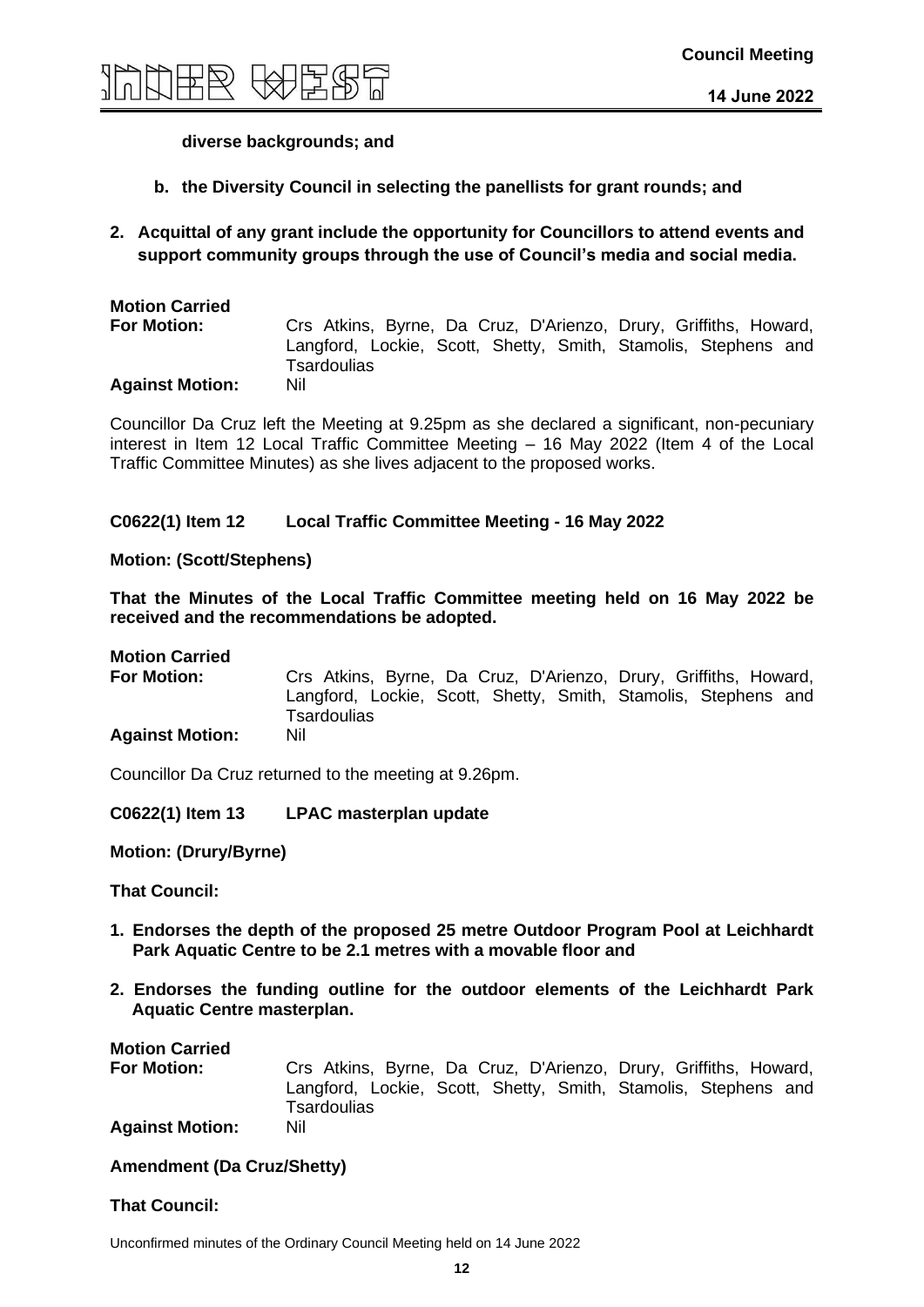# **Council Meeting**

- **1. Provide a Corflute display highlighting what is happening at the Aquatic Centre.**
- **2. Feature the Aquatic Centres in the Council Newsletters twice a year.**
- **3. Run two Forums/Workshops/Open Days a year at each Aquatic Centre.**

| Crs Atkins, Da Cruz, Griffiths, Langford, Lockie, Shetty and Stamolis             |
|-----------------------------------------------------------------------------------|
| Crs Byrne, D'Arienzo, Drury, Howard, Scott, Smith, Stephens and<br>TsardouliasLos |
|                                                                                   |

#### **C0622(1) Item 14 Bays West - Stage 1 White Bay Power Station and Roberts Street Sub-Precincts Draft Master Plan - Inner West Council Submission**

**Motion: (Smith/Byrne)** 

**That Council:** 

- **1. Commence public advocacy to have the establishment of the Bays Precinct Walk, a continuous pedestrian path around the harbourside land incorporating White Bay, Rozelle Bay, Black Wattle Bay and the Fish Markets.**
- **2. Endorses the Inner West Council Submission which outlines its concerns and suggestions for improvement, and overall position not to support the plans in their current form to the exhibited Bays West Stage 1 – Draft Master Plan: White Bay Power Station (and Metro) and Robert Street Sub Precincts, subject to the inclusion of minimum 15% affordable housing levy be required on all residential, commercial and retail gross floor areas (GFA) within the Bays West Master Plan precinct within the precinct as recommended by Shelter NSW, noting that the Council does support the public amenities contained within the plan and supports bringing them forward.**
- **3. Submission be forwarded to the Department of Planning and Environment for consideration.**

| <b>Motion Carried</b>  |                                                                                      |  |
|------------------------|--------------------------------------------------------------------------------------|--|
| <b>For Motion:</b>     | Crs Atkins, Byrne, Da Cruz, D'Arienzo, Drury, Griffiths, Howard,                     |  |
|                        | Langford, Lockie, Scott, Shetty, Smith, Stamolis, Stephens and<br><b>Tsardoulias</b> |  |
| <b>Against Motion:</b> | Nil                                                                                  |  |

#### **Amendment (Shetty/Stamolis)**

**1. Council endorses the Inner West Council Submission to the exhibited Bays West Stage 1 – Draft Master Plan: White Bay Power Station (and Metro) and Robert Street Sub Precincts, subject to the following inclusions:** 

**Additional points as an introduction (can possibly be added to point 16).**

• **Inner West Council does not support this draft master plan in its current form.**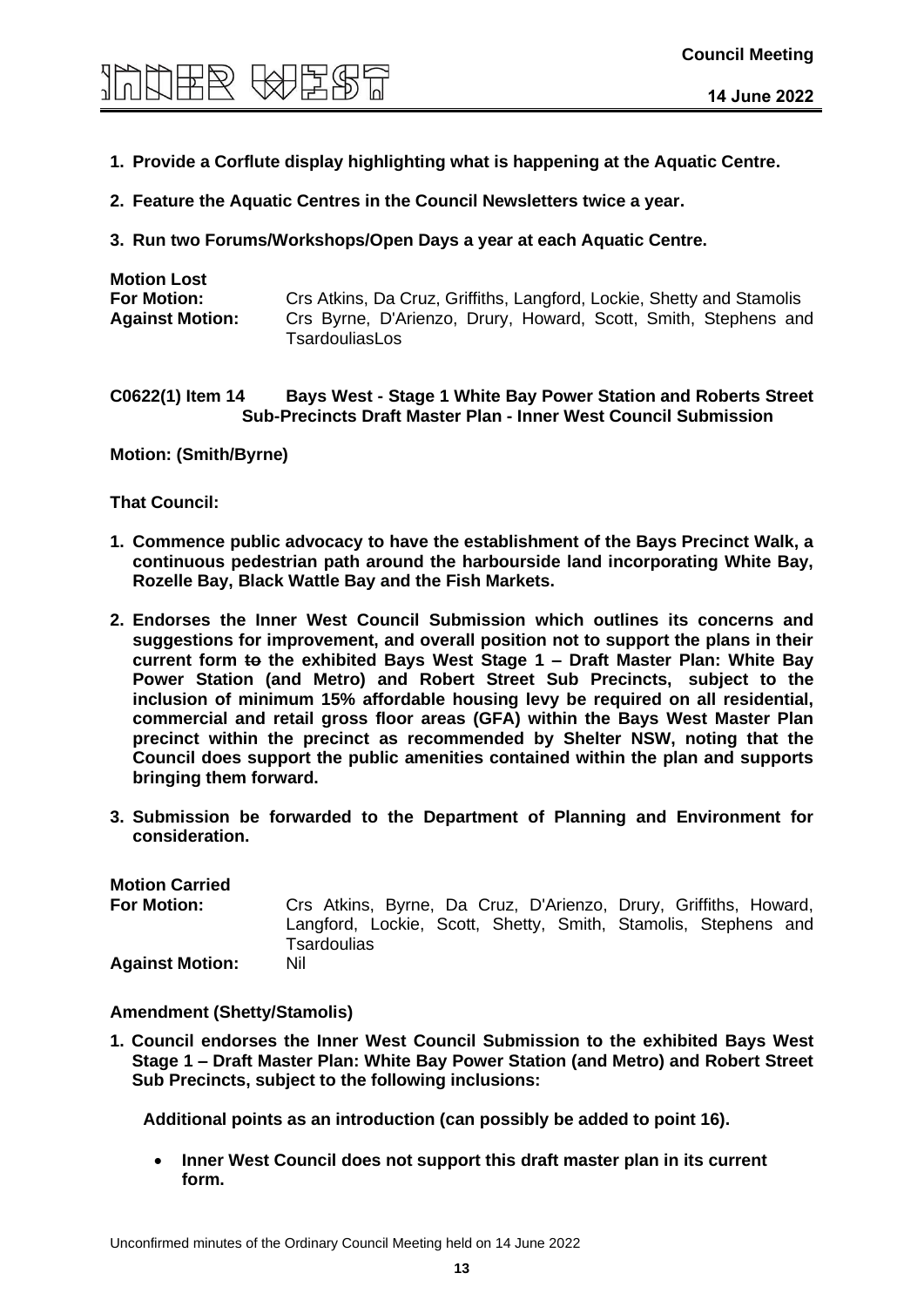# **Council Meeting**<br>第四天的同一个小时间

- **Council sees the piecemeal approach of releasing each stage of the Masterplan separately as problematic, as it does not take into account the cumulative impacts of the project beyond Stage 1. This increases the risk of enabling inappropriate levels of development favouring developers over local residents, that would otherwise be rejected if considered in conjunction with neighbouring aspects of the same development.**
- **Each stage of the Masterplan that is released should have more accessible and inclusive consultation, including face to face consultation and public meetings. Current community consultation has relied heavily upon online engagement, excluding wide sections of the local community.**
- **2. Page 3 – point 4 – Affordable housing**
	- **Change to 4. A minimum 30% of residential development for affordable and social housing**
- **3. Page 10, point 11 – Traffic and transport**
	- **Add information about problematic aspect of the 5% mode share target (unrealistic)**
	- **Council supports the draft masterplan's aim to be a 5% 'ultra-low' private vehicle environment, and a modal hierarchy that prioritises walking, riding, public transport, freight logistics, port traffic, taxis and pool cars over private cars. Council, however, notes that a 5% private vehicle mode share is unrealistic and unprecedented. Council's 2020 Integrated Transport Strategy shows that 46% of people in the Inner West travel by private car, and that approximately 70% of trips with a destination within the Balmain Peninsula are as a driver or passenger in a private vehicle. Modelling needs to be undertaken to show the impact of realistic traffic projections, noting that even with the ultra-ambitious targets of both 5% and 15%, Transport for NSW 2040 traffic modelling shows unacceptable levels of congestion at intersections on Robert Street/Victoria Road, Robert Street/Mullins Street and The Crescent/James Craig Road. This impact will not only affect car users, but also public transport users, with buses travelling to and from the new Metro Station along Robert Street and Victoria Road as the only means of dispersement with no light rail or heavy rail nearby.**
- **4. Page 17 – Port Road duplication**
	- **Strengthen wording around council not supporting access to cruise terminal via Robert St.**
	- **Replace comments section with below:**
	- **Council does not support access to the cruise terminal via Robert Street, or any other residential streets in Rozelle or Balmain. Not only is it necessary to maintain the two roads, as required by the cruise terminal's existing conditions of approval, congestion at the Victoria Road and Robert Street intersection on cruise days or when the Cruise Terminal is open for events will have an unacceptable impact on the local traffic network.**

#### **5. Page 22 – Built form**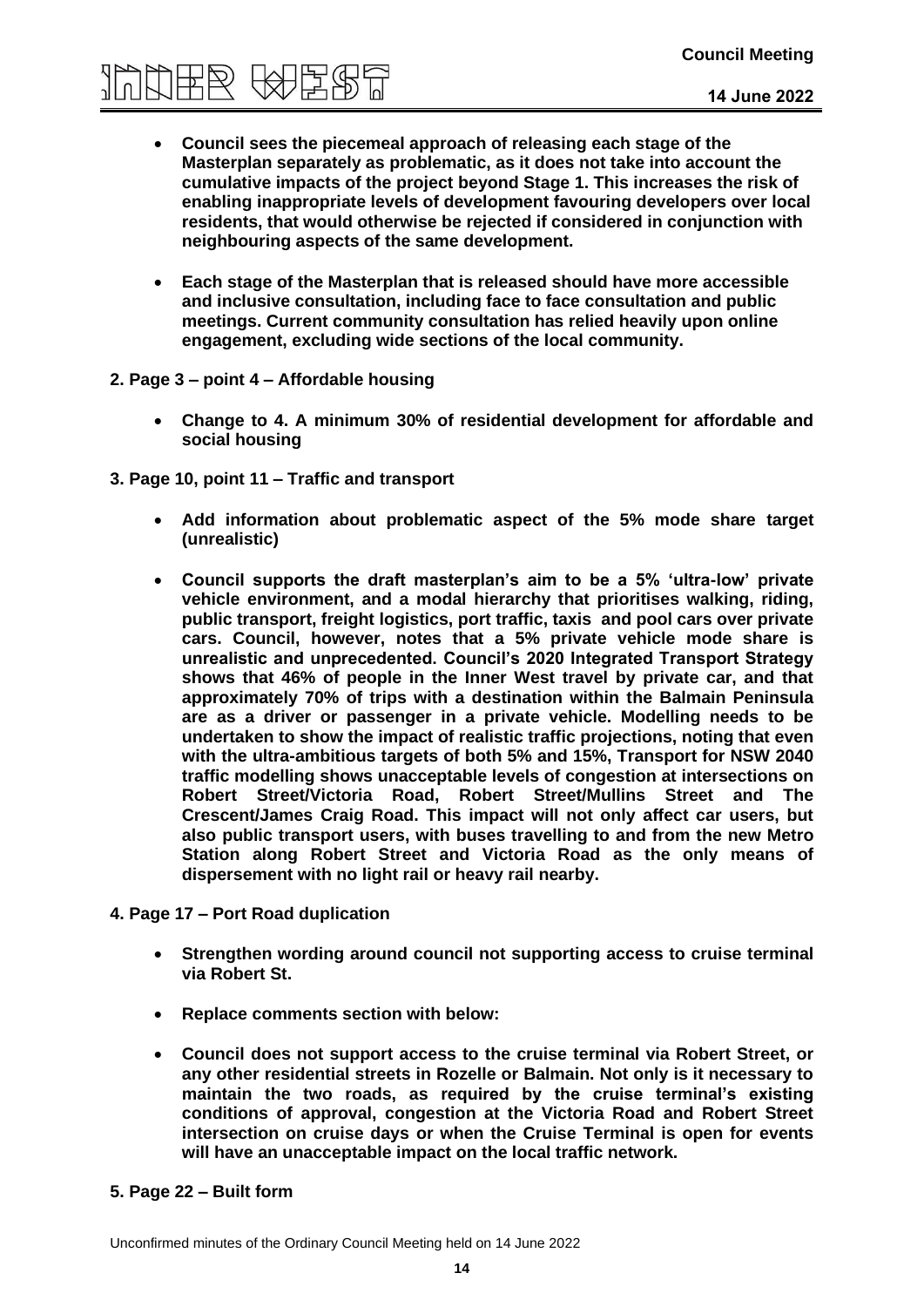

- **Add first point to comments:**
- **Based on the high-level built form information provided, Council:**
- **Does not support the proposed height of 22 storeys, which is excessive. The scale will obscure the heritage Power Station and impact sight lines of the Power Station from Blackwattle Bay. Additionally, traffic modelling has identified unacceptable traffic impacts that can be ameliorated by a reduction in density.**

| <b>Motion Lost</b>     |                                                                                |
|------------------------|--------------------------------------------------------------------------------|
| <b>For Motion:</b>     | Crs Atkins, Da Cruz, Griffiths, Langford, Lockie, Shetty and Stamolis          |
| <b>Against Motion:</b> | Crs Byrne, D'Arienzo, Drury, Howard, Scott, Smith, Stephens and<br>Tsardoulias |

**Procedural Motion (Byrne/Griffiths)** 

**That an extension of time of one (1) minute for Councillor Shetty to speak on the motion in Item 16 be granted.**

### **Motion Carried For Motion:** Crs Atkins, Byrne, Da Cruz, D'Arienzo, Drury, Griffiths, Howard, Langford, Lockie, Scott, Shetty, Smith, Stamolis, Stephens and **Tsardoulias Against Motion:** Nil

Mayor Byrne left the Chair at 9.44pm and the Deputy Mayor D'Arienzo assumed the role of the Chair at this time.

Mayor Byrne returned to Chair the Meeting at 9.45pm and assumed the role of the Chair at this time.

Councillor Shetty left the Meeting at 9.51pm Councillor Shetty returned to the Meeting at 9.52pm

**C0622(1) Item 15 Community Strategic Plan 2036, Delivery Program 2022-26, Operational Plan and Budget 2022-23, Long Term Financial Plan 2022- 32, Workforce Management Strategy 2022-26 and Asset Management Strategy 2022-32**

**Motion: (Drury/D'Arienzo)** 

**That Council:**

- **1. Note the community submissions for the following documents which were publicly exhibited as required by the Local Government Act 1993:**
	- **Draft Community Strategic Plan – Our Inner West 2036**
	- **Draft Delivery Program 2022-26, Operational Plan and Budget 2022-2023 (including Fees and Charges 2022-2023)**
	- **Draft Long Term Financial Plan 2022-2032**
- **2. Endorse the Community Strategic Plan with the proposed changes arising from the public exhibition as outlined in the report.**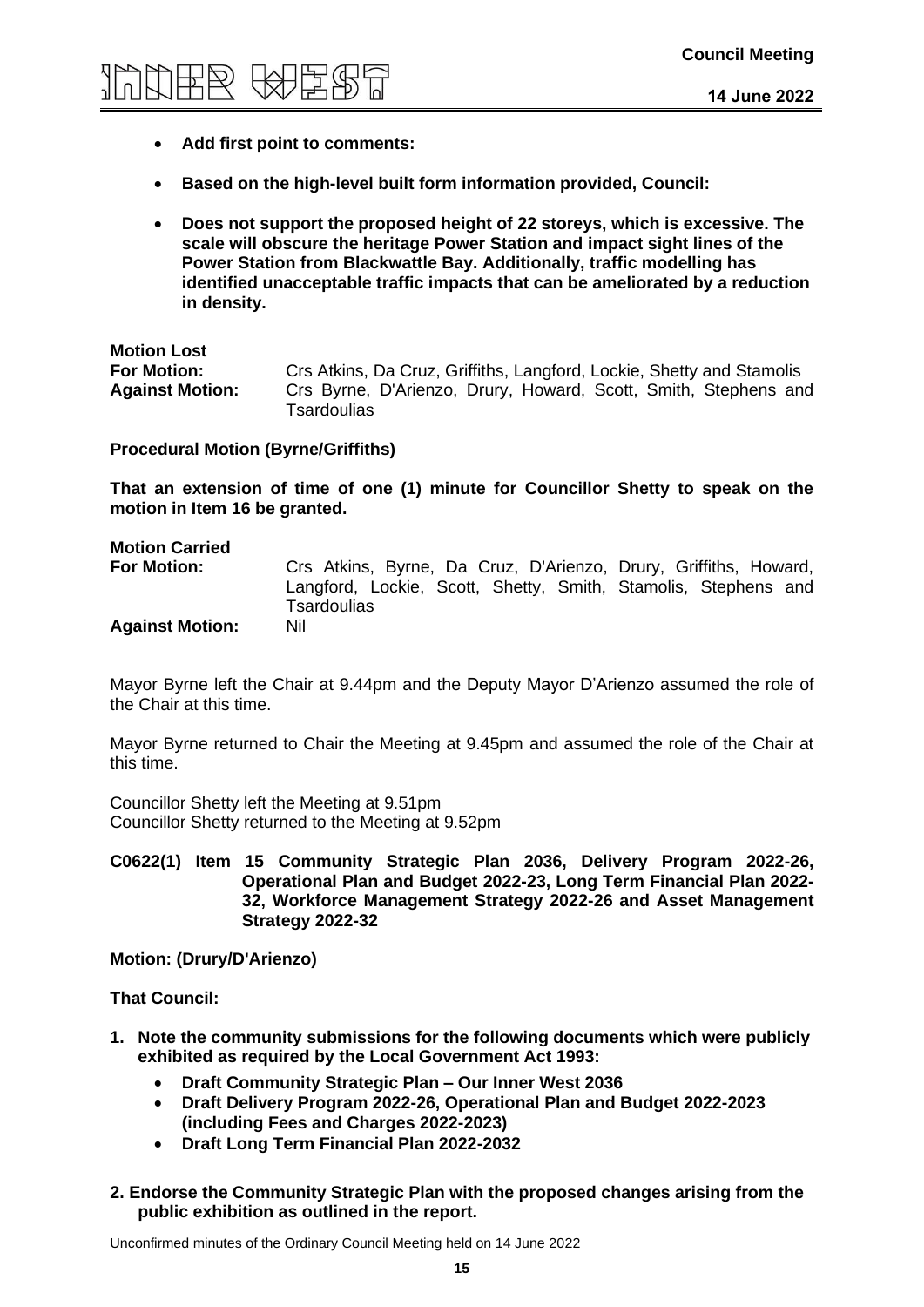# **Council Meeting**

- **3. Adopt the following documents with the proposed changes arising from the public exhibition as outlined in the report;**
	- **Draft Delivery Program 2022-26, Operational Plan and Budget 2022-2023 (including Fees and Charges 2022-2023)**
	- **Draft Long Term Financial Plan 2022-2032 (Scenario 1 – Business as Usual)**
- **4. Adopt the following elements of the Resourcing Strategy (no public exhibition required):**
	- **Draft Workforce Management Strategy 2022-26; and**
		- o **That Council consult with staff and develop an LGBTIQ+ Pride Staff Network and report back to council by way of a councillor briefing and supports other measures being taken by council to foster diversity and inclusion within council's workforce.**
	- **Draft Asset Management Strategy and Policy, and Draft Asset Management Plans for asset classes:**
		- **Parks**
		- **Buildings**
		- o **Stormwater and Drainage**
		- o **Transport**
- **5. Publish the final documents on Council's corporate website by 30 June 2022 and notify Office of Local Government of a link to the web page.**
- **6. Note that every action in the Operational Plan needs to take account of the diverse nature and ability of all Inner West residents.**

#### **Motion Carried**

**For Motion:** Crs Atkins, Byrne, Da Cruz, D'Arienzo, Drury, Griffiths, Howard, Langford, Lockie, Scott, Shetty, Smith, Stamolis, Stephens and **Tsardoulias Against Motion:** Nil

**Procedural Motion (Tsardoulias/Stephens)** 

**That an extension of time of one (1) minute for Councillor Drury to speak on the motion in Item 15 be granted.**

**Motion Carried For Motion:** Crs Byrne, D'Arienzo, Drury, Griffiths, Howard, Lockie, Scott, Shetty, Smith, Stamolis, Stephens and Tsardoulias **Against Motion:** Crs Da Cruz, Atkins and Langford

#### **Amendment (Atkins/Scott)**

**1. Note that every action in the Operational Plan needs to take account of the diverse nature and ability of all Inner West residents.**

### **Motion Carried For Motion:** Crs Atkins, Byrne, Da Cruz, D'Arienzo, Drury, Griffiths, Howard,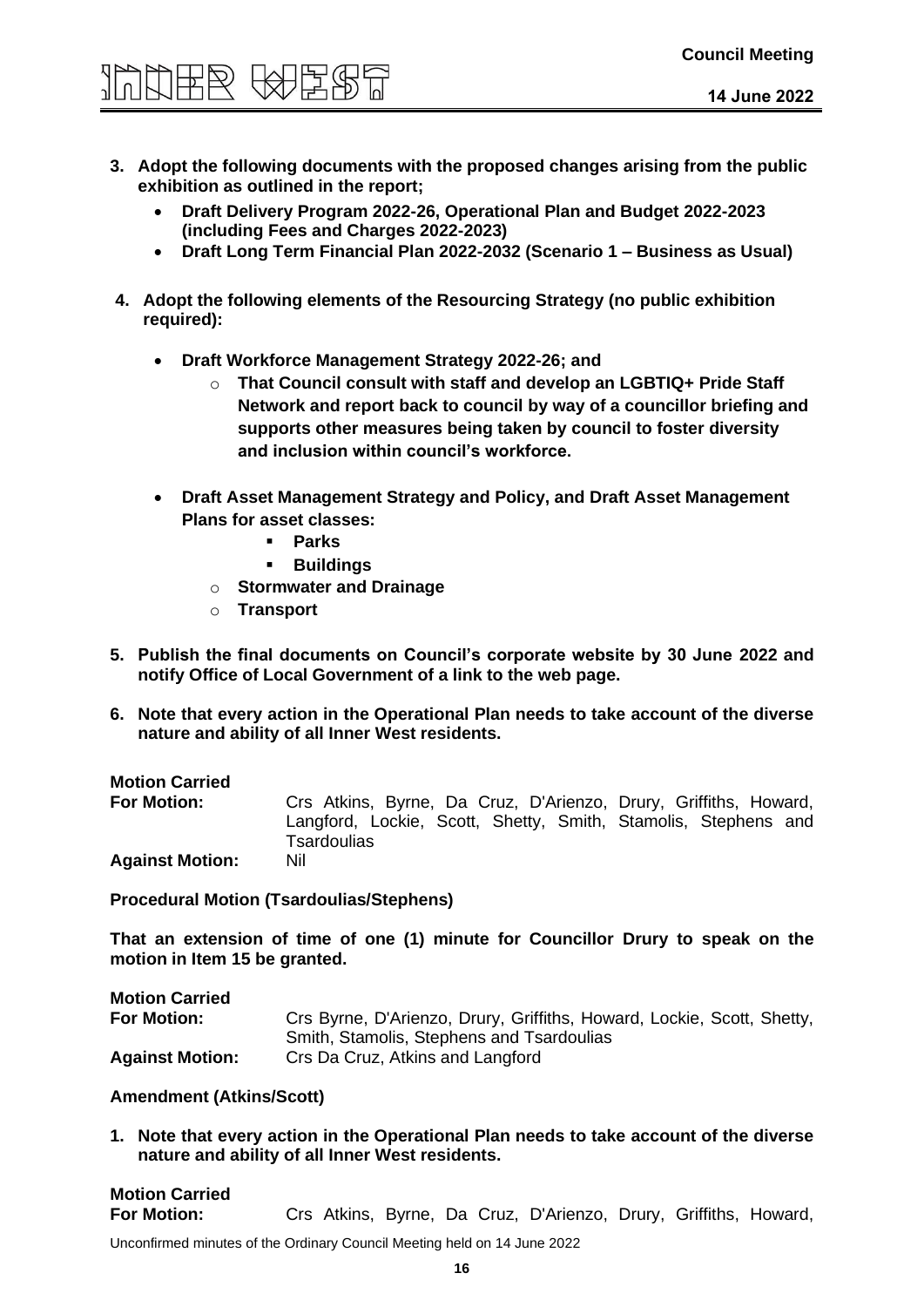

Langford, Lockie, Scott, Shetty, Smith, Stamolis, Stephens and **Tsardoulias** 

#### **Against Motion:** Nil

As the Amendment was carried, it has been incorporated into the Primary motion.

#### **C0622(1) Item 16 Investment Report At 30 April 2022**

**Motion: (Scott/Lockie)** 

**That Council receive and note the report.**

**For Motion:** Crs Atkins, Byrne, Da Cruz, D'Arienzo, Drury, Griffiths, Howard, Langford, Lockie, Scott, Shetty, Smith, Stamolis, Stephens and **Tsardoulias Against Motion:** Nil

**C0622(1) Item 18 King George Park - Priority Community Improvement Project**

**Motion: (Byrne/Drury)**

**That Council receive and note the report.**

**Motion Carried**

**For Motion:** Crs Atkins, Byrne, Da Cruz, D'Arienzo, Drury, Griffiths, Howard, Langford, Lockie, Scott, Shetty, Smith, Stamolis, Stephens and **Tsardoulias Against Motion:** Nil

**C0622(1) Item 19 Notice of Motion:40zM/H Speed Limits on Local Streets**

**Motion: (Lockie/Da Cruz)** 

- **1. Notes that Inner West @ 40, one of the key projects identified in the Integrated Transport Policy adopted by Council in March 2020, seeks to establish an area-wide 40km/h zone on all local streets across the Inner West, with investigative areas of 30km/h in areas of demonstrated high pedestrian flow or pedestrian/cyclist crash clusters;**
- **2. Notes that any changes to speed limits must be approved and implemented by Transport for NSW, which has provided in-principle support for safer speed limits of 40km/h on all local roads in the Inner West;**
- **3. Notes that, since providing this in-principle support, Transport for NSW has yet to amend the speed limit on any local road in the Inner West LGA to 40km/h, despite repeated requests from Council staff;**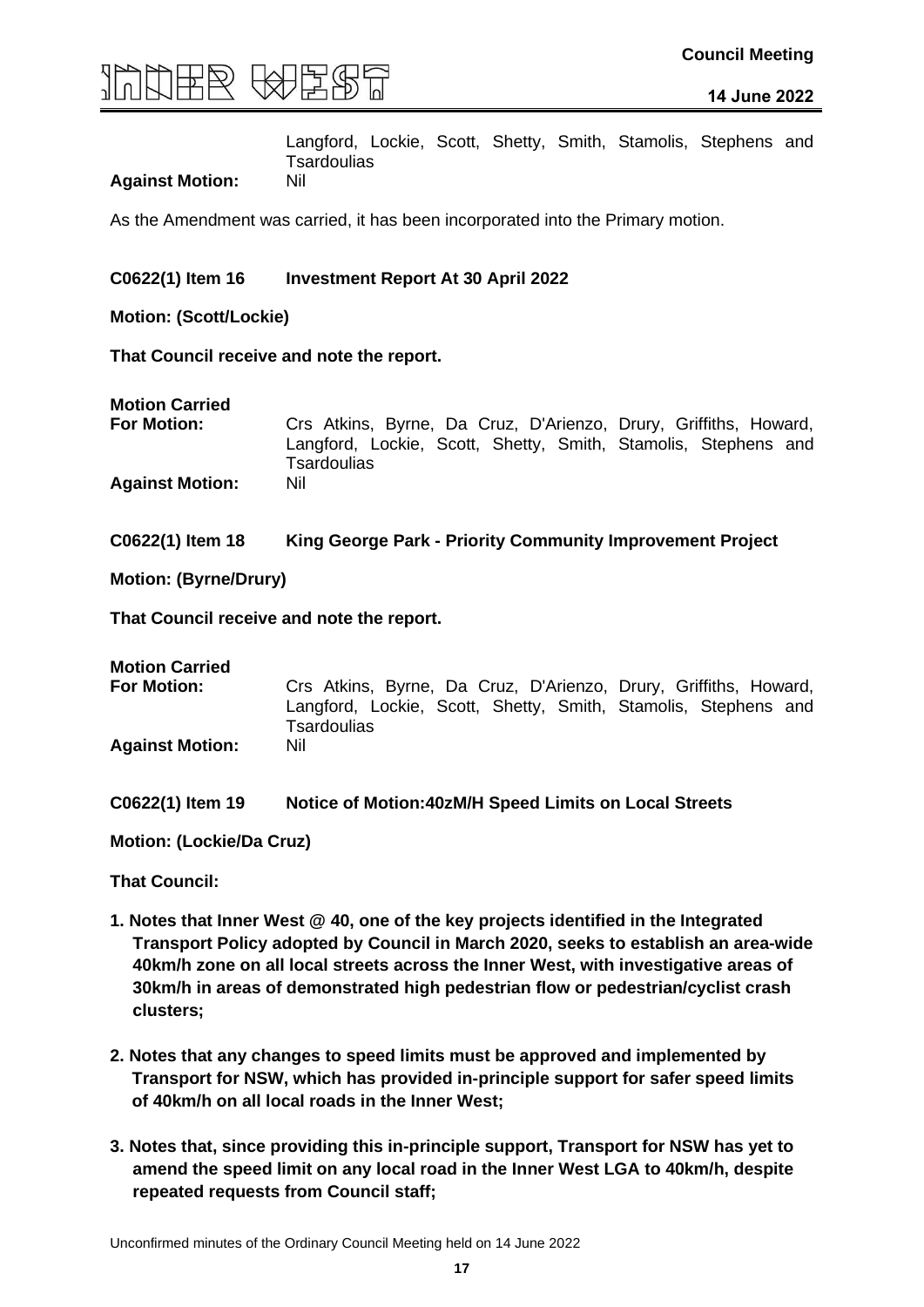

- **4. Writes to the Minister for Metropolitan Roads to request that she ensures Transport for NSW works with Council to:** 
	- **a. Identify priority streets for 40km/h speed limits and implement these changes by the end of this year;**
	- **b. Implement 40km/h speed limits on all remaining local roads in the Inner West LGA as soon as possible, and ensure State funding is allocated to allow this to happen to an agreed timeline;**
	- **c. Investigate and prioritise streets and/or areas for the implementation of 30km/h speed limits, particularly around schools, and areas of high pedestrian activity or pedestrian/cyclist crash clusters.**
	- **d) requests urgent implementation of the Haberfield High Pedestrian Activity area as was promised in 2019.**

### **Motion Carried**

**For Motion:** Crs Atkins, Byrne, Da Cruz, D'Arienzo, Drury, Griffiths, Howard, Langford, Lockie, Scott, Shetty, Smith, Stamolis, Stephens and **Tsardoulias** 

**Against Motion:** Nil

#### **Amendment (Da Cruz/Lockie)**

**That Council amend clause 4 and include a new subclause d) 'requests urgent implementation of the Haberfield High Pedestrian Activity area as was promised in 2019.'**

As the Amendment was accepted by the Mover of the Motion, it has been incorporated into the Primary motion.

#### **C0622(1) Item 20 Notice of Motion: DA Info Sessions**

**Motion: (D'Arienzo/Howard)** 

- **1. Implements DA Information Sessions for all development application types that are to be determined by the Sydney East City Planning Panel (SECPP). Advice to the community is to be included in the initial neighbour notification letter;**
- **2. Acknowledges the complexity of the planning legislation and process and the significance of its impact upon the community and accordingly implements a series of monthly workshops alternating between sessions on the DA process for applicants and the DA process for submissions by community members;**
- **3. Recognises the possibility that non-SECPP applications with widespread impacts may be lodged, and in such an event supports the holding of DA Information Sessions at the discretion of the Director of Planning;**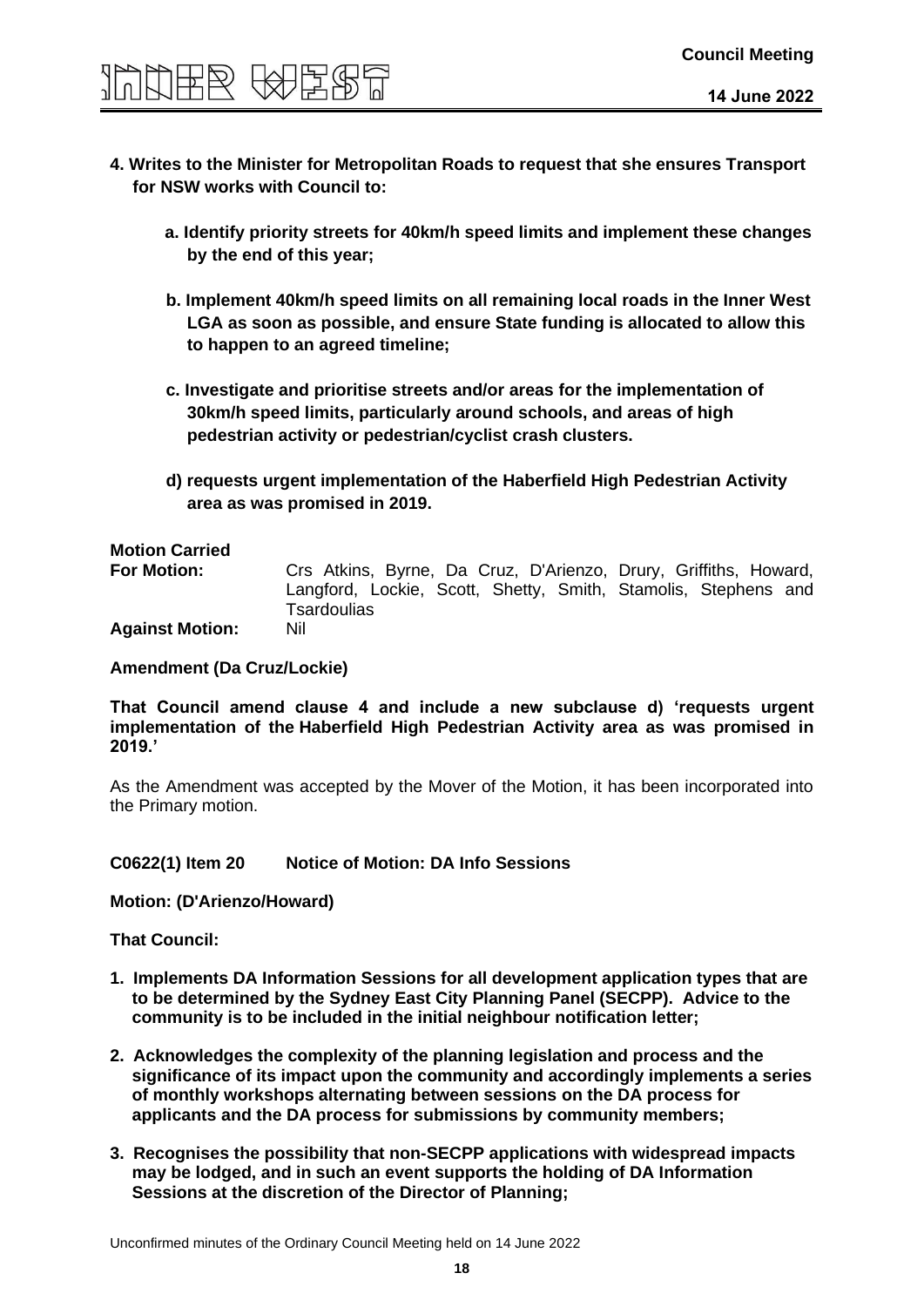

- **4. Endorses that a range of options be explored for how the information session is to be held, with a report on these to be provided after a 12-month trial; and**
- **5. Reviews a report provided by way of briefing note on all relevant or significant applications.**

| <b>Motion Carried</b>  |                                                                               |
|------------------------|-------------------------------------------------------------------------------|
| <b>For Motion:</b>     | Crs Atkins, Byrne, Da Cruz, D'Arienzo, Drury, Griffiths, Howard,              |
|                        | Langford, Lockie, Scott, Shetty, Smith, Stamolis, Stephens and<br>Tsardoulias |
| <b>Against Motion:</b> | Nil                                                                           |

#### **C0622(1) Item 21 Notice of Motion: Westconnex St Peters Interchange**

**Motion: (Lockie/Howard)** 

**That Council:**

- **1. Requests an urgent briefing from Transport for NSW about the reports ordered by the NSW Environment Protection Authority (EPA) about the WestConnex St Peters Interchange, and the remediation works being carried out at the site;**
- **2. Writes to the Premier and relevant Ministers to:**
	- **a. Request that Transport for NSW shares the reports ordered by the EPA with Council, along with any other relevant reports and information about investigations into ongoing contamination the WestConnex St Peters Interchange site;**
	- **b. Request that the EPA takes enforcement action on any non-compliance issues and licence breaches at the site in order to protect our local community;**
	- **c. Seek confirmation that the NSW Government will take responsibility for the care, control and management of the St Peters Interchange parkland, and work with Council to identify an alternative site to provide genuine open space and parkland as compensation for the impact of WestConnex.**

| <b>Motion Carried</b>  |                                                                               |
|------------------------|-------------------------------------------------------------------------------|
| <b>For Motion:</b>     | Crs Atkins, Byrne, Da Cruz, D'Arienzo, Drury, Griffiths, Howard,              |
|                        | Langford, Lockie, Scott, Shetty, Smith, Stamolis, Stephens and<br>Tsardoulias |
| <b>Against Motion:</b> | Nil                                                                           |

| C0622(1) Item 22 | Notice of Motion: Lighting up Dulwich Hill Skate Park |
|------------------|-------------------------------------------------------|
|                  |                                                       |

**Motion: (Griffiths/D'Arienzo)** 

**That Council:**

**1. Investigate the lighting along the pedestrian path between the Dulwich Hill Light**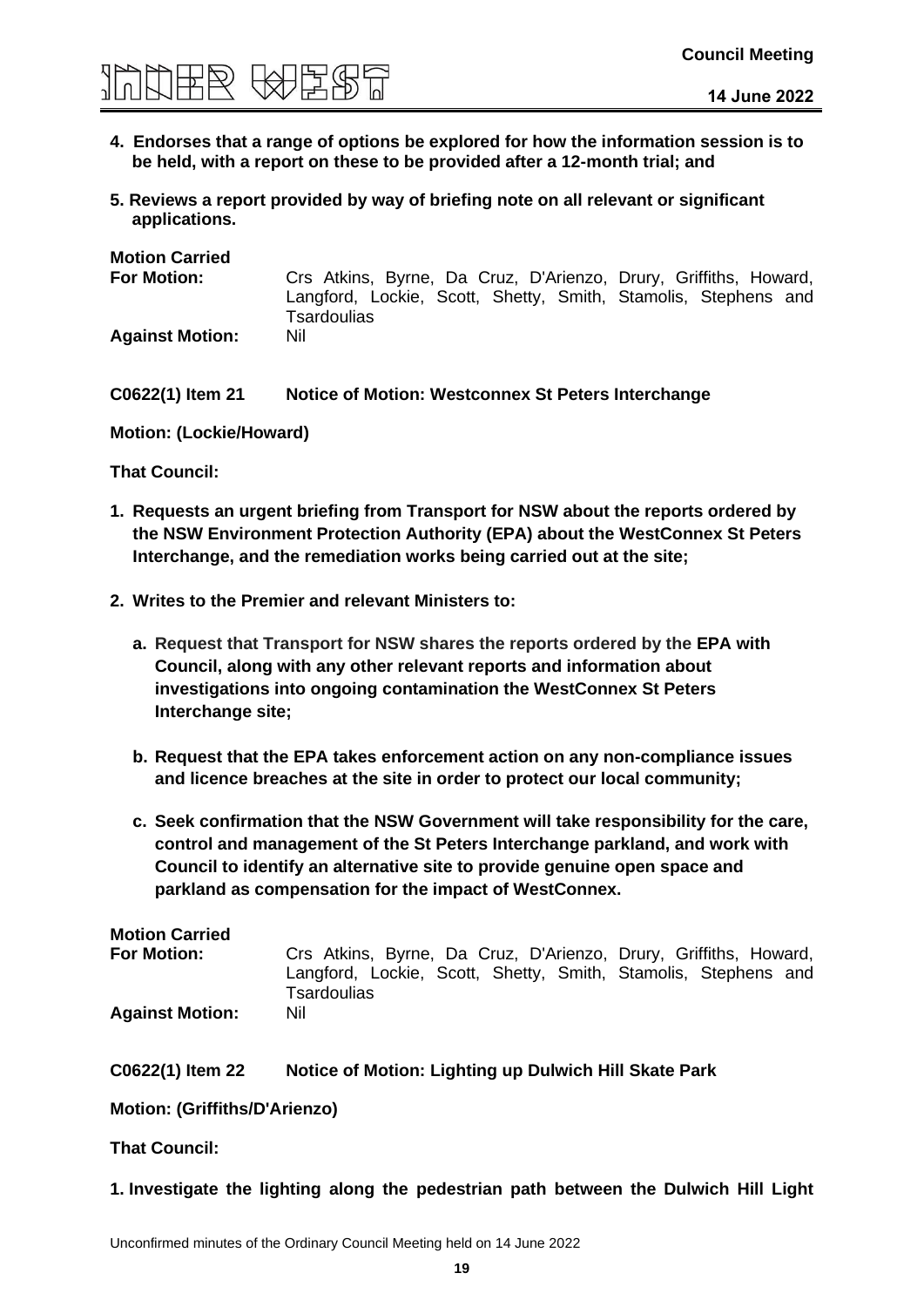

#### **Rail to Terrace Road and;**

- **a. undertake a lighting test to measure the existing lighting level and performance and ensure compliance with Australian Standards;**
- **b. work in consultation with the NSW Police to conduct a Crime Prevention through Environmental Design (CPTED) assessment which includes reviewing current lighting lux levels within the park.**
- **2. Bring forward up to \$200,000 from the 2023/24 Parks Upgrades capital works budget and allocate funding to light the Dulwich Hill skate park, subject to community engagement support and report it to Council.**
- **3. Convene a community meeting with ward councillors at the skate park to identify 'quick wins' to improve the facility.**

| <b>Motion Carried</b><br><b>For Motion:</b> | Crs Atkins, Byrne, Da Cruz, D'Arienzo, Drury, Griffiths, Howard,                     |  |  |
|---------------------------------------------|--------------------------------------------------------------------------------------|--|--|
|                                             | Langford, Lockie, Scott, Shetty, Smith, Stamolis, Stephens and<br><b>Tsardoulias</b> |  |  |
| <b>Against Motion:</b>                      | Nil                                                                                  |  |  |

**C0622(1) Item 23 Notice of Motion: Inner West Pride Centre**

**Motion: (Howard/Atkins)** 

- **1. Reaffirm its commitment to establishing an Inner West Pride Centre at Newtown Town Hall following the relocation of the Newtown Neighbourhood Centre to the Tom Foster Centre;**
- **2. Establish a sub-committee to advise the establishment of the Centre, chaired by Clr Howard, and consisting of Clr Atkins (Alternate Chair), Deputy Mayor Jess D'Arienzo, three representatives of the LGBTIQ Working Group and relevant staff, to work with the Staff Reference Group for the Inner West Pride Centre to:**
	- **a. Review the former Expression of Interest process;**
	- **b. Conduct a scoping study to determine a sustainable operating model that advances the vision of the Pride Centre whilst ensuring ongoing community access to Newtown Town Hall;**
	- **c. Establish principles, objectives and activities for the Inner West Pride Centre;**
	- **d. Prepare for a renewed Expression of Interest process for the second half of 2022;**
- **3. Ensure adequate staffing and resources to enhance Council's collaboration with Local LGBTQ+ organisations, deliver LGBTQ+ programs and manage the Inner**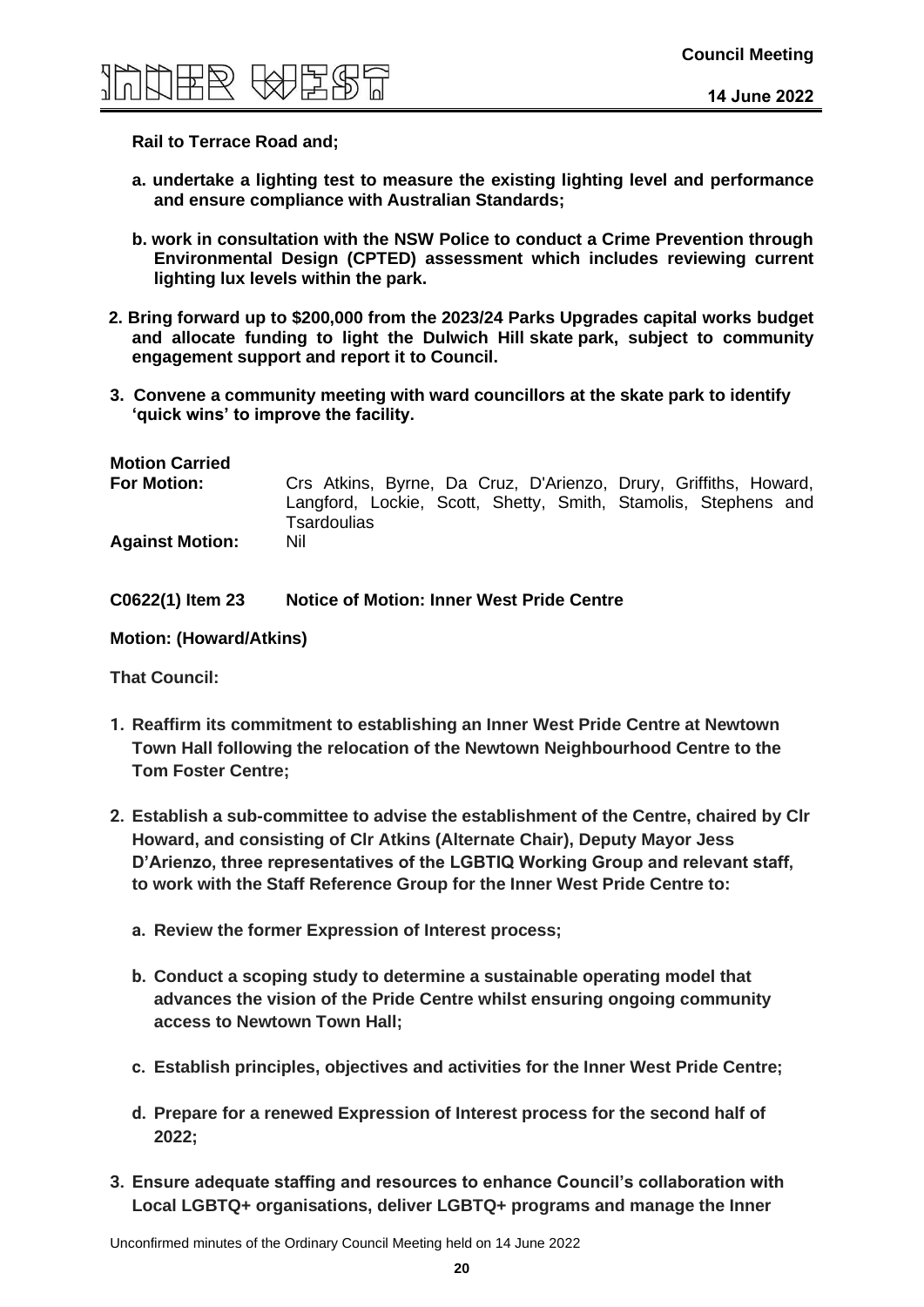

#### **West Pride Centre; and**

**4. Work with the World Pride Sub-Committee to incorporate Newtown Town Hall in World Pride activities**.

**Motion Carried**

**For Motion:** Crs Atkins, Byrne, Da Cruz, D'Arienzo, Drury, Griffiths, Howard, Langford, Lockie, Scott, Shetty, Smith, Stamolis, Stephens and **Tsardoulias Against Motion:** Nil

**C0622(1) Item 24 Notice of Motion: Tech Central-Camperdown Node Westconnex Dive Site**

**Motion: (Smith/D'Arienzo)** 

**That Council:**

- **1. Note the current and upcoming work of Inner West Council in the Tech Central innovation precinct;**
- **2. Actively collaborate with the Tech Central Alliance in recognition of Tech Central innovation precinct's critical role in Sydney's economic recovery, jobs growth and productivity rise; and**
- **3. Advocate to the State Government that the Transport for NSW owned WestConnex dive site in Annandale be:**
	- **a. retained in public ownership; and**
	- **b. secured for biotechnology and advanced manufacturing uses in the innovation sector to contribute to the economic outputs of the Camperdown health and education innovation precinct of Tech Central.**

**Motion Carried**

**For Motion:** Crs Atkins, Byrne, Da Cruz, D'Arienzo, Drury, Griffiths, Howard, Langford, Lockie, Scott, Shetty, Smith, Stamolis, Stephens and **Tsardoulias Against Motion:** Nil

**Amendment (Da Cruz/Smith)** 

**That Council amend the word 'Camperdown' in the first part of clause 3 and insert the word 'Annandale'.**

As the Amendment was accepted by the Mover of the Motion, it has been incorporated into the Primary motion.

#### **C0622(1) Item 25 Notice of Motion: Beautification of Railway Parade, Annandale**

**Motion: (Shetty/Byrne)** 

#### **That council:**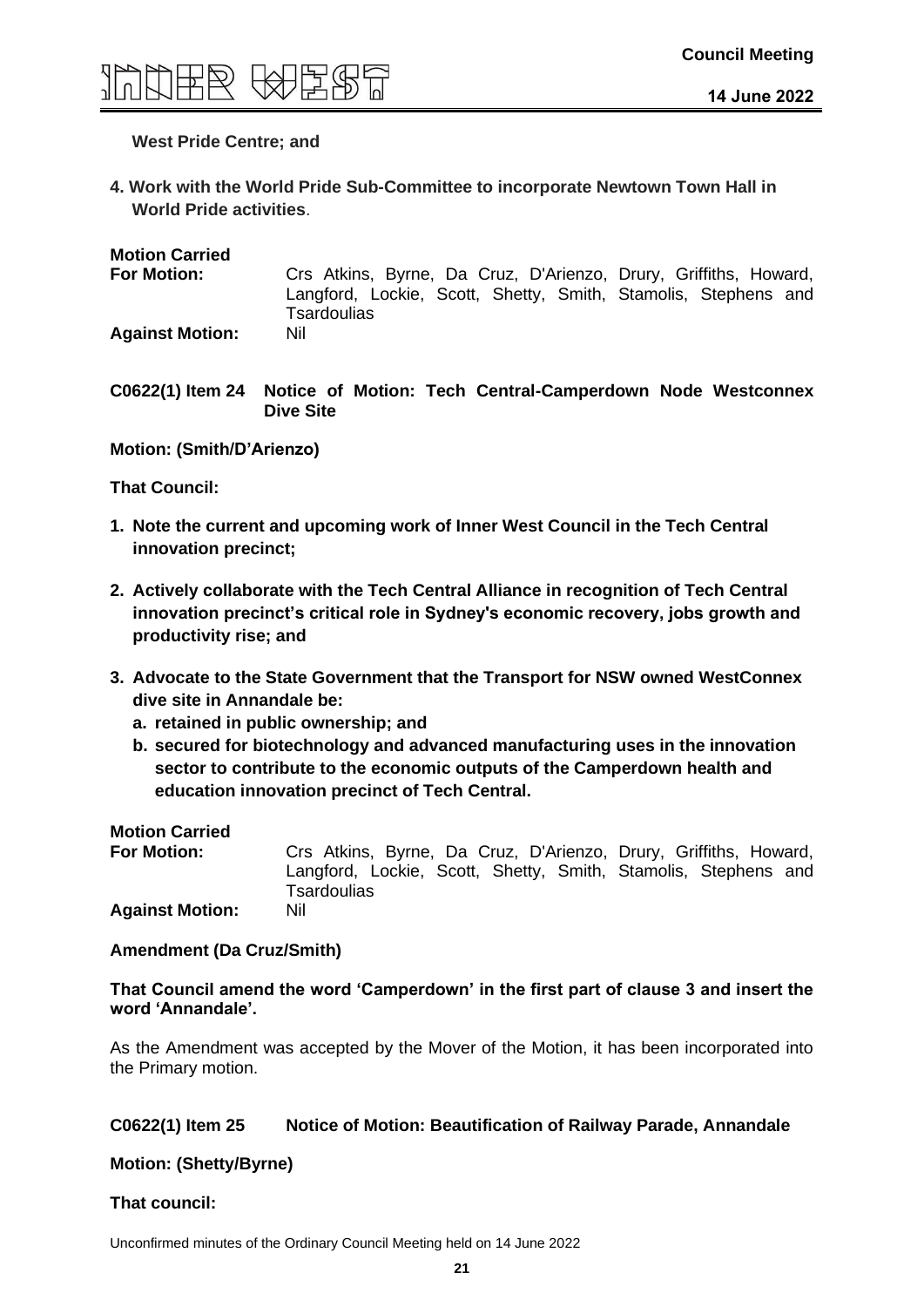

**1. Prepare a report back to the August council meeting about the management of Railway Parade, Annandale, including:**

- **a. The current cleaning and maintenance cycle for the area**
- **b. Information about when the road surface along Railway Parade is due to be upgraded.**
- **2. Create a native planting schedule for the site, in consultation with Sydney Water, that connects the planting by Transport for NSW (TfNSW) surrounding the new overpass bridge, along Railway Parade to the Rozelle Bay light railstop for beautification, provision of habitat and to make a contribution to Council's development of the Blue-Green grid**.
- **3. Write to TfNSW to advocate for better masking of the visual impact of the overpass bridge for residents on Railway Parade and Pritchard St, Annandale, including planting and public art.**

**Motion Carried**

**For Motion:** Crs Atkins, Byrne, Da Cruz, D'Arienzo, Drury, Griffiths, Howard, Langford, Lockie, Scott, Shetty, Smith, Stamolis, Stephens and **Tsardoulias Against Motion:** Nil

**C0622(1) Item 26 Notice of Motion: Audit of Council venues**

**Motion: (Shetty/Stamolis)** 

**That Council:**

- **1. Prepare a report for the September council meeting on council operated venues and current levels of use. The purpose of this report is to identify any under-utilised council properties that may be offered to artists as workspaces, rehearsal spaces or performance spaces at an affordable rate.**
- **2. Prepare a report for the September council meeting on council operated venues and current levels of use. The purpose of this report is to identify any under-utilised council properties that may be offered to artists as workspaces, rehearsal spaces or performance spaces at an affordable rate.**
- **3. Share a 2019 audit of council venues with councillors comparing current levels of use to pre-Covid levels, to understand the impact that Covid has had on the use of council properties.**

| <b>Motion Lost</b>     |                                                                                |
|------------------------|--------------------------------------------------------------------------------|
| <b>For Motion:</b>     | Crs Atkins, Da Cruz, Griffiths, Langford, Lockie, Shetty and Stamolis          |
| <b>Against Motion:</b> | Crs Byrne, D'Arienzo, Drury, Howard, Scott, Smith, Stephens and<br>Tsardoulias |

**C0622(1) Item 27 Notice of Motion: Artist's Wage**

**Motion: (Atkins/Griffiths)**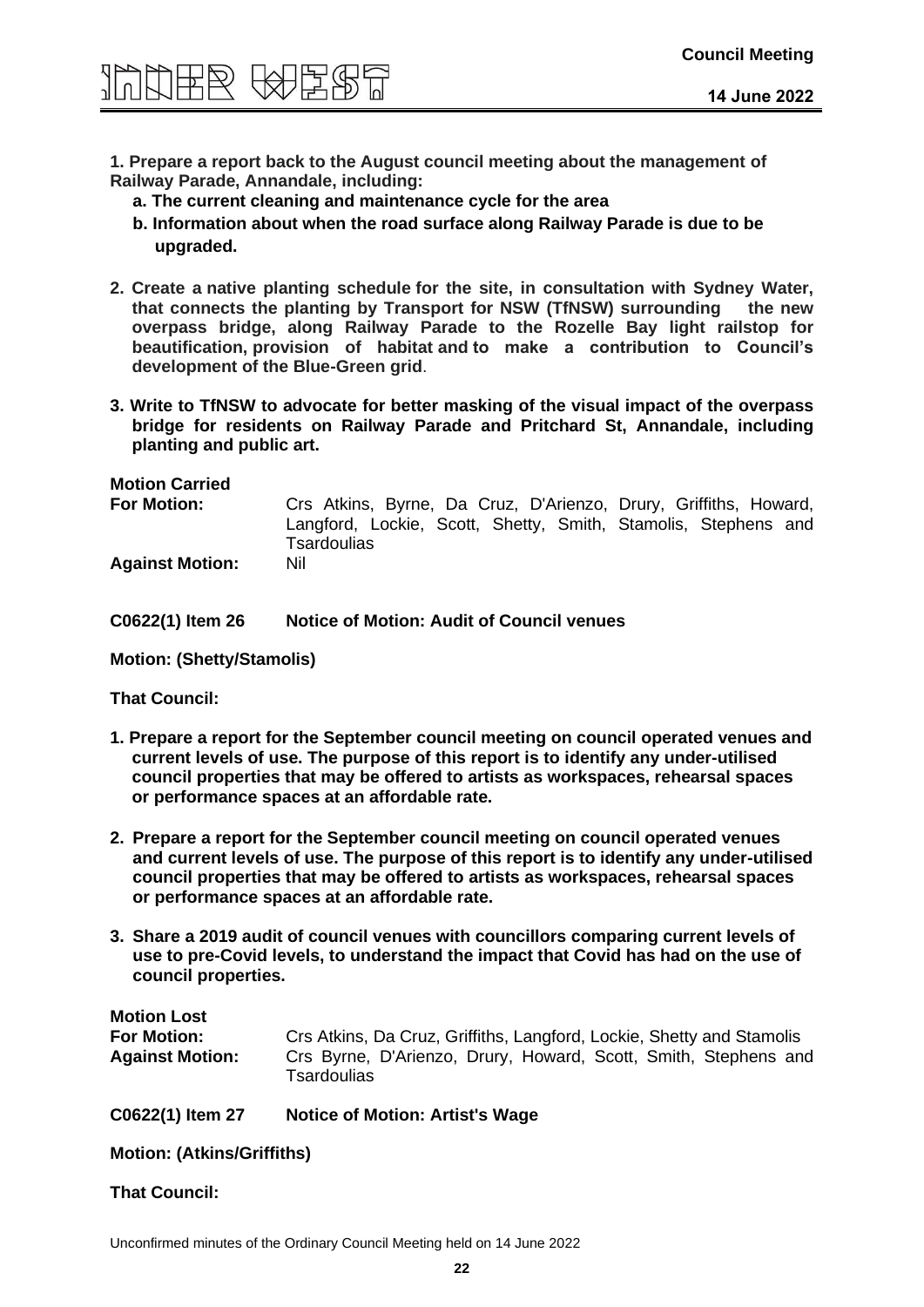

- **1. Congratulate staff on the success of the Inner West Arts Summit;**
- **2. Notes that the concept of an artist's wage provided by government was raised by many tables of participants at the Summit; and**
- **3. Immediately commences advocacy at the Federal government level for the introduction of a fixed income support scheme for artists, with the Mayor to write to the Minister for the Arts and the Special Envoy for the Arts as a first step.**

### **Motion Lost**

**For Motion:** Crs Atkins, Da Cruz, Griffiths, Langford, Lockie, Shetty and Stamolis **Against Motion:** Crs Byrne, D'Arienzo, Drury, Howard, Scott, Smith, Stephens and **Tsardoulias** 

#### **Amendment (Stamolis)**

**Immediately commences advocacy at the Federal Government level for the investigation of a fixed income support scheme for artists, with the Mayor to write to the Minister for the Arts and the Special Envoy for the Arts as a first step.** 

The Amendment lapsed as it was not supported by the Mover of the Motion and the Amender elected not to put the Amendment to vote.

#### **Procedural Motion (Smith/Stephens)**

**That the meeting be extended until 11.10pm**

**Motion Carried**

**For Motion:** Crs Atkins, Byrne, Da Cruz, D'Arienzo, Drury, Griffiths, Howard, Langford, Lockie, Scott, Shetty, Smith, Stamolis, Stephens and **Tsardoulias Against Motion:** Nil

**C0622(1) Item 28 Notice of Motion: Senior Staff Changes**

**Motion: (Stamolis/Atkins)** 

**That the General Manager brief Councillors about why turnover at senior manager level and above remains at a high level.**

**Motion Lost For Motion:** Crs Atkins, Da Cruz, Griffiths, Langford, Lockie, Shetty and Stamolis **Against Motion:** Crs Byrne, D'Arienzo, Drury, Howard, Scott, Smith, Stephens and **Tsardoulias** 

#### **Confidential Session**

**Motion: (Griffiths/Scott)**

#### **That Council enter into Confidential session.**

| <b>Motion Carried</b>  |                                                                                                                                    |
|------------------------|------------------------------------------------------------------------------------------------------------------------------------|
| <b>For Motion:</b>     | Crs Atkins, Byrne, Da Cruz, D'Arienzo, Drury, Griffiths, Howard,<br>Langford, Lockie, Scott, Shetty, Smith, Stamolis, Stephens and |
|                        | Tsardoulias                                                                                                                        |
| <b>Against Motion:</b> | Nil                                                                                                                                |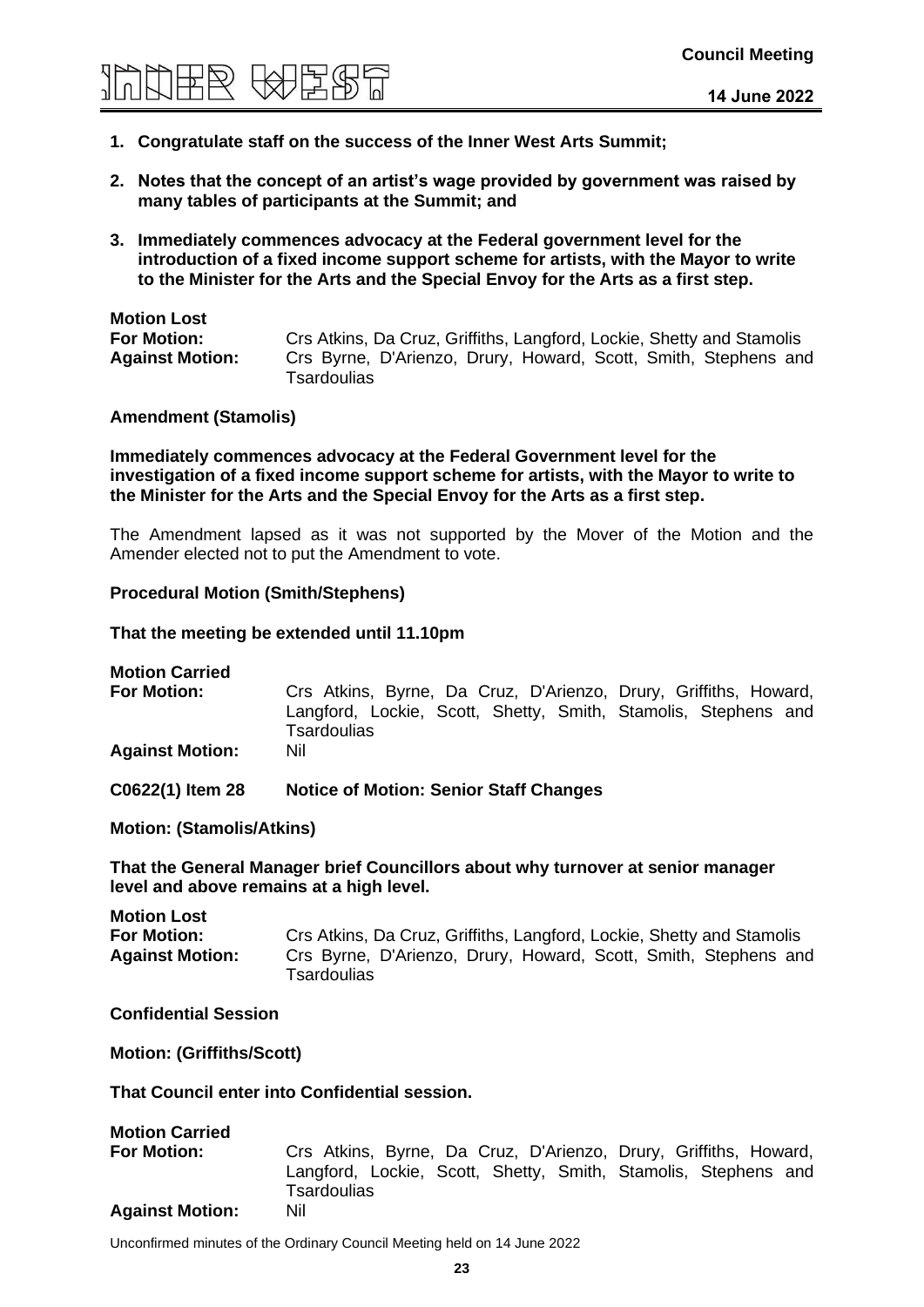

That in accordance with Section 10A(1) of the *Local Government Act 1993*, the following matter be considered in Closed Session of Council for the reasons provided:

#### **C0622(1) Item 31 Dulwich Hill Station Precinct Public Domain Improvements Project – Construction Tender (T05-22)**

(Section 10A(2)(d)(i) of the *Local Government Act 1993*) that would, if disclosed prejudice the commercial position of the person who supplied it.

#### **Motion: (Griffiths/Scott)**

**That Council of move back into Open Session of the Council Meeting.**

## **Motion Carried**

**For Motion:** Crs Atkins, Byrne, Da Cruz, D'Arienzo, Drury, Griffiths, Howard, Langford, Lockie, Scott, Shetty, Smith, Stamolis, Stephens and **Tsardoulias Against Motion:** Nil

#### **REPORTS WITH CONFIDENTIAL INFORMATION**

**C0622(1) Item 31 Tender (T05-22) Dulwich Hill Station Precinct Public Domain Improvements Project - Construction**

#### **Motion: (Scott/Smith)**

**That Council:**

- **1. Accept tender submission from CA&I Pty Ltd for \$4,197,861. (excl. GST);**
- **2. Include a 10% contingency sum of \$419,786 (excl. GST) due to the unknown extent of the works;**
- **3. Adopt the total budget of \$5,232,647 (excl. GST) to deliver this project which includes design, project management costs, contingency and construction.**
- **4. Provide the General Manager with delegated authority to execute any associated documents.**

**Motion Carried For Motion:** Crs Atkins, Byrne, Da Cruz, D'Arienzo, Drury, Griffiths, Howard, Langford, Lockie, Scott, Shetty, Smith, Stamolis, Stephens and **Tsardoulias Against Motion:** Nil

Meeting closed at 10.58 pm.

#### **Public Speakers: PUBLIC SPEAKERS:**

| Item#   | <b>Speaker</b> | <b>Suburb</b> |
|---------|----------------|---------------|
| Item 3: | Jo Alley       | Ashfield      |